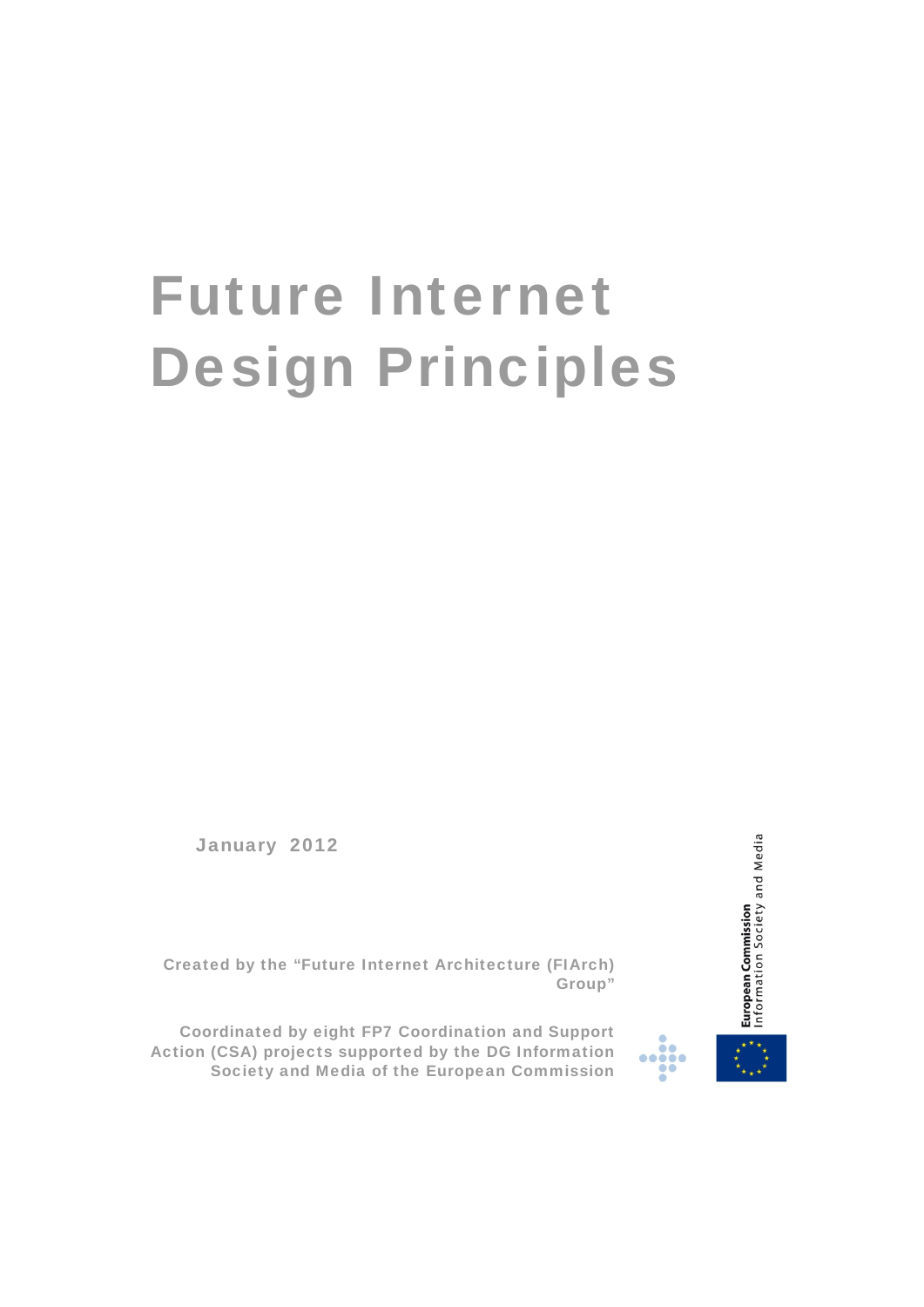# **DISCLAIMER**

The EC Future Internet Architecture (FIArch) Experts Reference Group (ERG) focuses on a few key architectural issues, contributing to an EC research roadmap towards a Future Internet Architecture. It is composed of representatives of the most relevant FP7 research projects in relation to Future Internet architectures and renowned experts from industry and academy covering in a complementarily way all areas related to the Future Internet Architecture.

The work of the group is coordinated by the FP7 CSA projects in the area of Future Internet:

- NextMedia
- IOT-I
- SOFI
- EFFECTS+
- EIFFEL
- Chorus+
- SESERV
- Paradiso 2

and supported by the EC Units

D1: Future Networks D2: Networked Media Systems D3: Software & Service Architectures & Infrastructures D4: Networked Enterprise & Radio Frequency Identification (RFID) F5: Trust and Security.

It was coordinated by Isidro Laso Ballesteros (European Commission). A list of contributors may be found in the Annex.

**Disclaimer:** This document does not necessarily reflect the view of the European Commission. It addresses the majority of the FIArch Group experts' views but do not necessarily coincide with each member's personal opinion.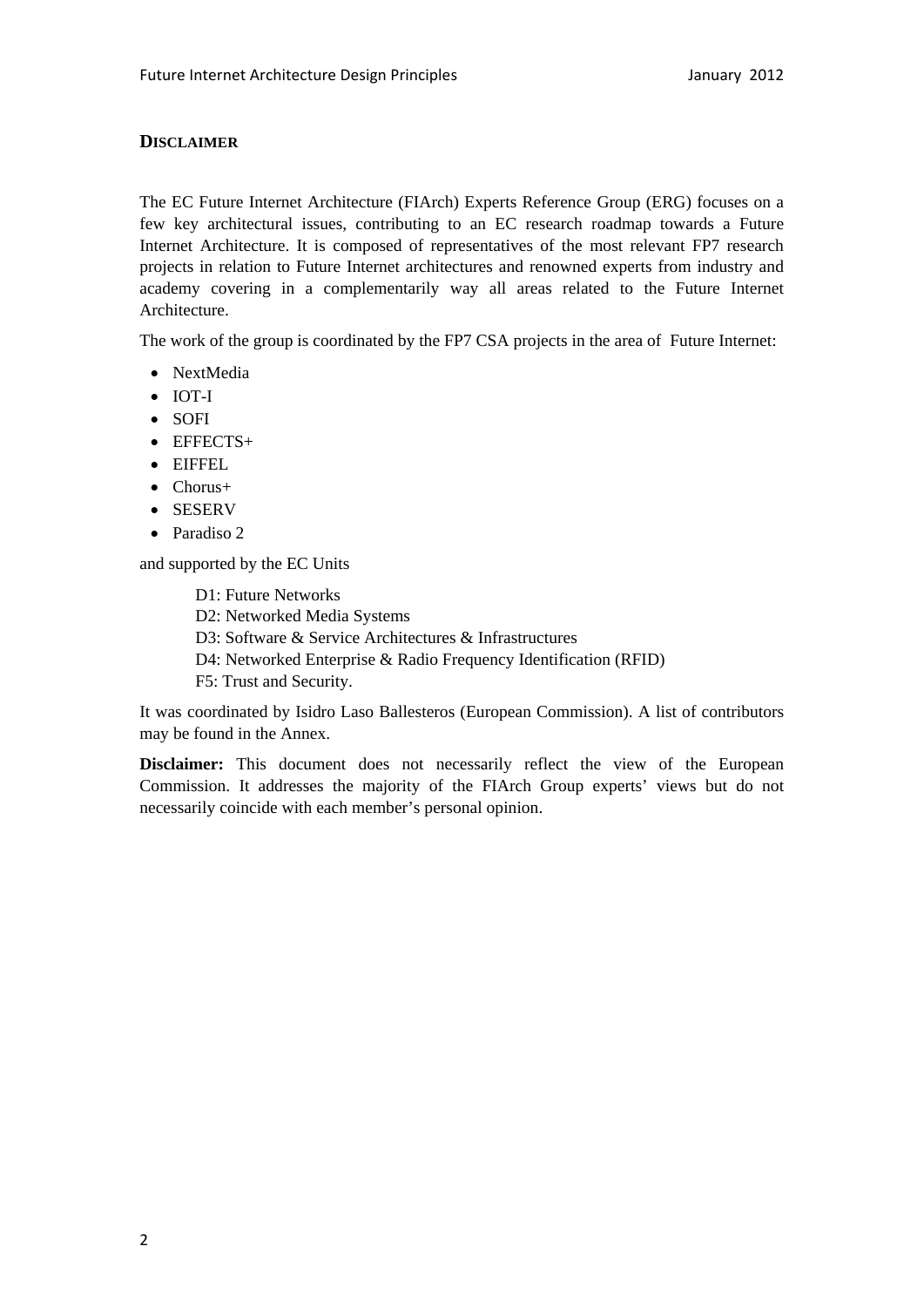# **Table of Contents**

| $\mathbf{1}$            |       |                                                                                |  |
|-------------------------|-------|--------------------------------------------------------------------------------|--|
|                         | 1.1   |                                                                                |  |
|                         | 1.2   |                                                                                |  |
| $\boldsymbol{2}$        |       |                                                                                |  |
| 3                       |       |                                                                                |  |
|                         | 3.1   |                                                                                |  |
|                         | 3.2   |                                                                                |  |
|                         | 3.3   |                                                                                |  |
|                         | 3.4   |                                                                                |  |
|                         | 3.5   |                                                                                |  |
|                         | 3.6   |                                                                                |  |
|                         | 3.7   |                                                                                |  |
|                         | 3.8   |                                                                                |  |
|                         | 3.9   | Connectionless packet switching and distributed adaptive routing 13            |  |
|                         | 3.10  | Network of collaborating networks - interconnection via gateways  14           |  |
| $\overline{\mathbf{4}}$ |       |                                                                                |  |
|                         | 4.1   |                                                                                |  |
|                         | 4.1.1 |                                                                                |  |
|                         | 4.1.2 |                                                                                |  |
|                         | 4.1.3 |                                                                                |  |
|                         | 4.1.4 |                                                                                |  |
|                         | 4.1.5 |                                                                                |  |
|                         | 4.2   | Principles that should be adapted (modification of existing description) 17    |  |
|                         | 4.2.1 |                                                                                |  |
|                         | 4.2.2 |                                                                                |  |
|                         | 4.2.3 |                                                                                |  |
|                         | 4.2.4 |                                                                                |  |
|                         | 4.3   | Principles that should be augmented (addition to the existing description)  19 |  |
|                         | 4.3.1 | Polymorphism principle (as extension to the modularity principle) 19           |  |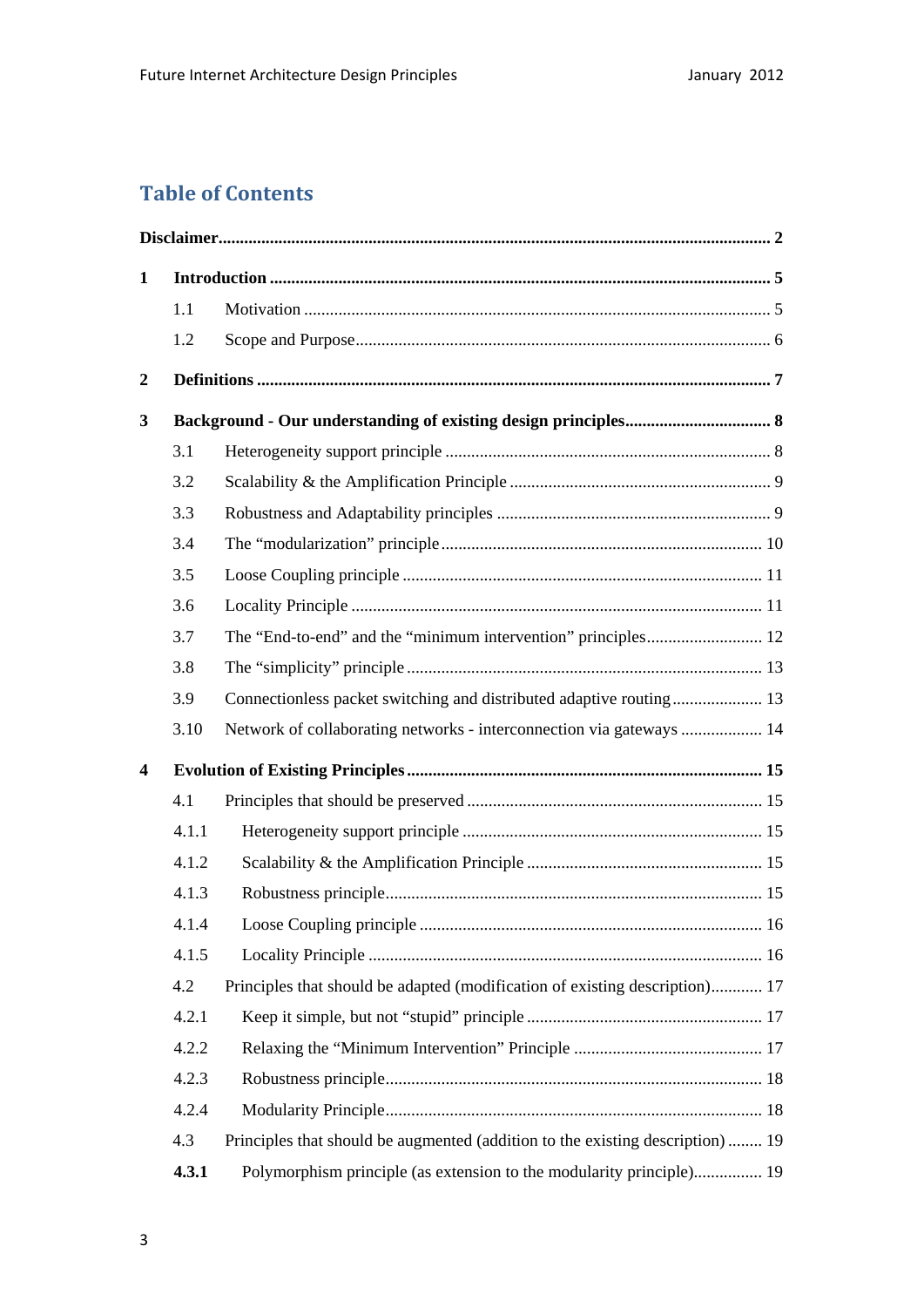|   | 4.3.2 |                                                                           |  |
|---|-------|---------------------------------------------------------------------------|--|
|   | 4.3.3 |                                                                           |  |
| 5 |       |                                                                           |  |
|   | 5.1.1 |                                                                           |  |
|   | 5.1.2 |                                                                           |  |
|   | 5.1.3 | Allow the exchange of information between end-points of different type 24 |  |
|   | 5.1.4 |                                                                           |  |
| 6 |       |                                                                           |  |
| 7 |       |                                                                           |  |
| 8 |       |                                                                           |  |
| 9 |       |                                                                           |  |
|   |       |                                                                           |  |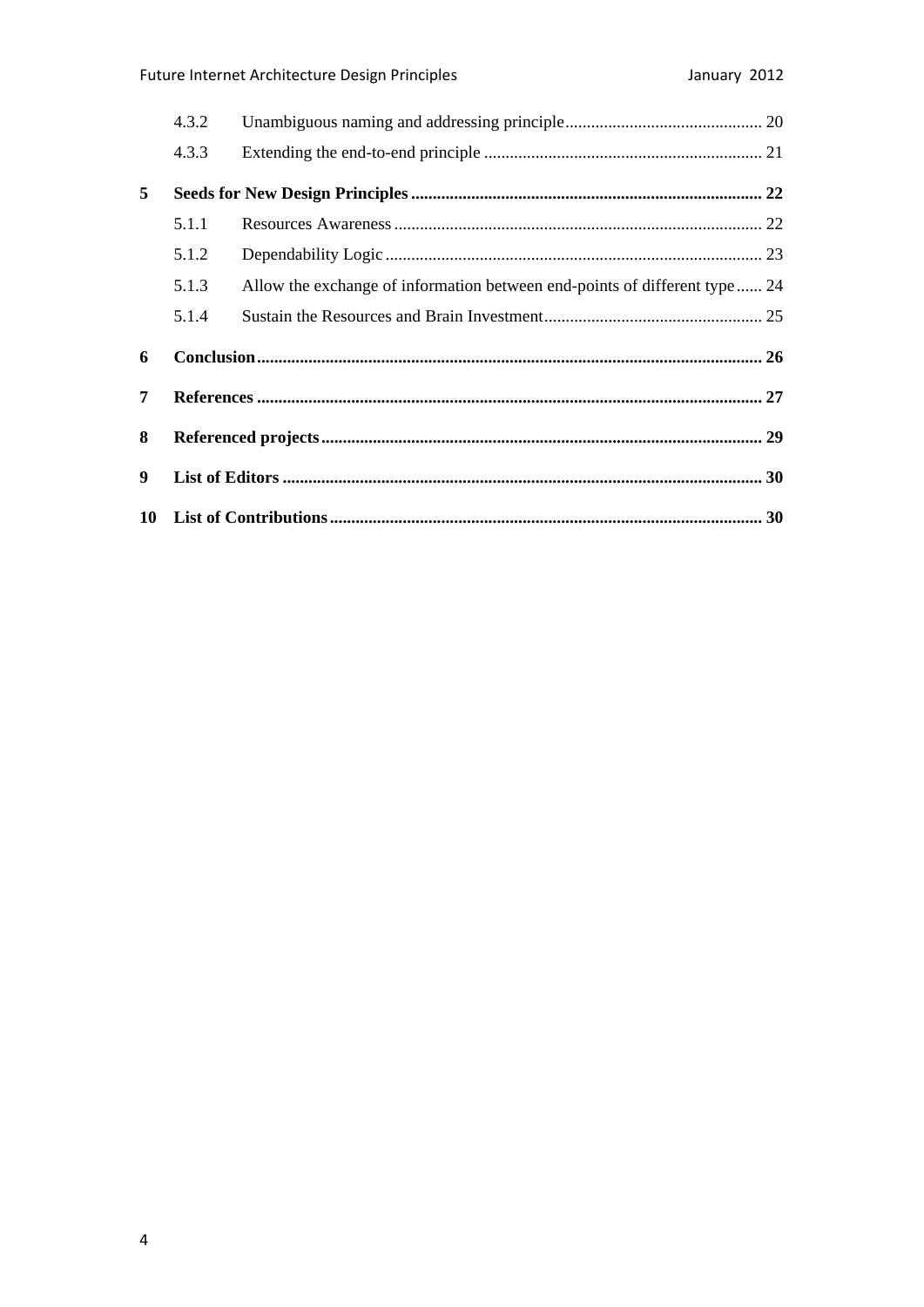# **Future Internet Design Principles**<sup>1</sup>

# **EC FIArch Group<sup>2</sup>**

Release Date: *January 2012*

# **1 INTRODUCTION**

The Internet is the most important information exchange means nowadays. It has become the core communication environment, not only for business relations, but also for social and human interaction. Yet, the immense success of Internet has created even higher hopes and expectations for new immersive and real-time applications and services, without guarantees that the Internet as we know it today will be able to support them.

The new demands can be addressed to a certain degree through incremental infrastructure investment (i.e. more and more bandwidth in wireline, wireless and mobile networks) combined with "over-dimensioning". However, analyses have shown [Jacobson09] [Zahariadis11] that increasing the bandwidth to peta-bps on the backbone network will not suffice due to new qualitative requirements in, for example, highly critical services such as ehealth applications, clouds of services and clouds of sensors, new social network applications like collaborative 3D immersive environments, new commercial and transactional applications, new location-based services and so on.

The EC Future Internet Architecture (FIArch) group has already identified some of the fundamental limitations of current Internet architecture and some of the Design Objectives of the Future Internet [FIArch]. This is the next step, which contributes towards the specification of the Design Principles that will govern the Internet architecture..

# **1.1 Motivation**

Design principles play a central role in the architecture of the Internet as driving most engineering decisions at conception level but also operational level of communication systems. Often cited as the corner stone of the Internet design compared to architectures that rely exclusively on modelling, they are not formally defined (using a closed mathematical formulation). Classical telecommunication systems (i.e. legacy voice communication) do not

-

<sup>1</sup> The views expressed are those of the authors and not necessarily those of the European Commission or any of its officials.

<sup>2</sup> The document addresses the majority of the FIArch Group experts' views but do not necessarily coincide with each member's personal opinion. Any feedback to the FIArchitecture Group is welcome at the email addresses: fiarch@future-internet.eu or infso-future-internet@ec.europa.eu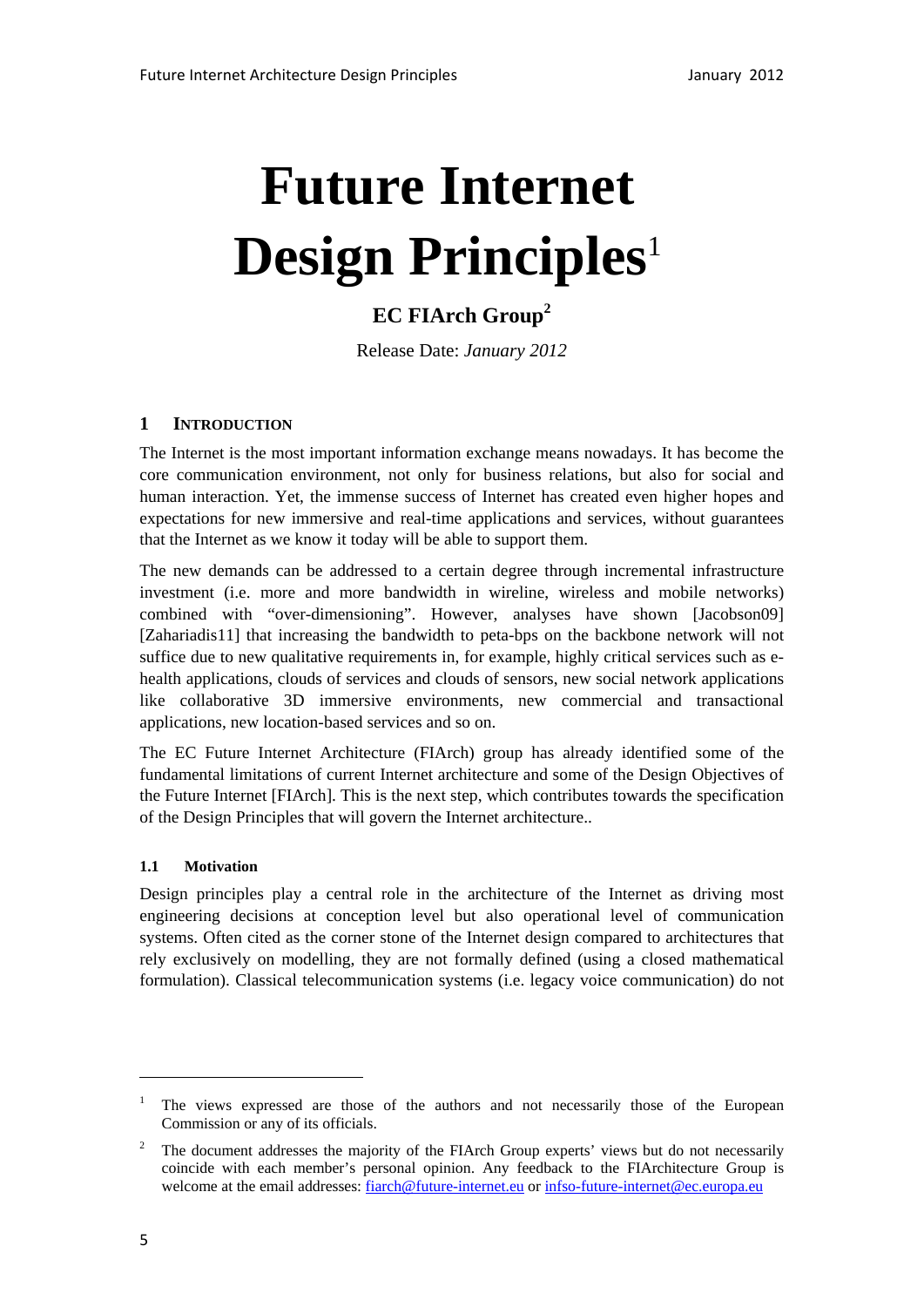consider design principles and derive their model directly from requirements<sup>3</sup>. However, when it comes to the design of the Internet, the formulation of design principles is a fundamental characteristic of the Internet design process that guides the specification of the design model.

As already stated by B.Carpenter [RFC1958], in searching for Internet architectural principles, we must remember that technical change is continuous in the information and communication technology industry. Hence as stated in RFC 1958, "*in this environment, some architectural principles inevitably change. Principles that seemed inviolable a few years ago are deprecated today. Principles that seem sacred today will be deprecated tomorrow. The principle of constant change is perhaps the only principle of the Internet that should survive indefinitely*".

In this context, it is important to provide a detailed analysis of the application of known design principles and their potential evolution. Via long discussions, email communication, brainstorming as well as face-to-face meetings and workshops, the FIArch group has tried to analyse the design principles of today's Internet and foresee the design principles that will govern Future Internet. Detailed analysis has been performed to minimize as much as possible the subjective component. However, as the environment is changing rapidly, different experts of the group have different views and opinions on both the short term (evolutionary) and the longer term (either still evolutionary or clean-slate) design principles underlying the Internet Architecture , which we try to capture and document.

## **1.2 Scope and Purpose**

The purpose of this current document is to identify and to reach some understanding of the different design principles that we expect to govern the architecture of the Future Internet. This may serve as a starting point and comparison basis for all research and development projects that target Future Internet Architecture.

This report targets not only the Research and Academic community, but also the European ICT industry and decision makers (including but not limited to telecom operators, ISPs, networking equipment manufacturers and providers of value-added networking services).

The rest of the document is structured as follows: Section 2 contains the necessary definitions used in this group so as to avoid misunderstandings due to the different background of the group's members. Section 3 gives a background and our understanding of current Internet design principles, while Section 4 summarizes the Design Principles that we expect to remain or evolve towards the Future Internet.

<sup>3</sup> It suffices to analyze the process followed in PSTN, GSM, and other voice application specificnetworks or the OSI Reference Model (OSI RM) whose design principles were loosely defined and in this practice resulted in lot of protocol misconceptions -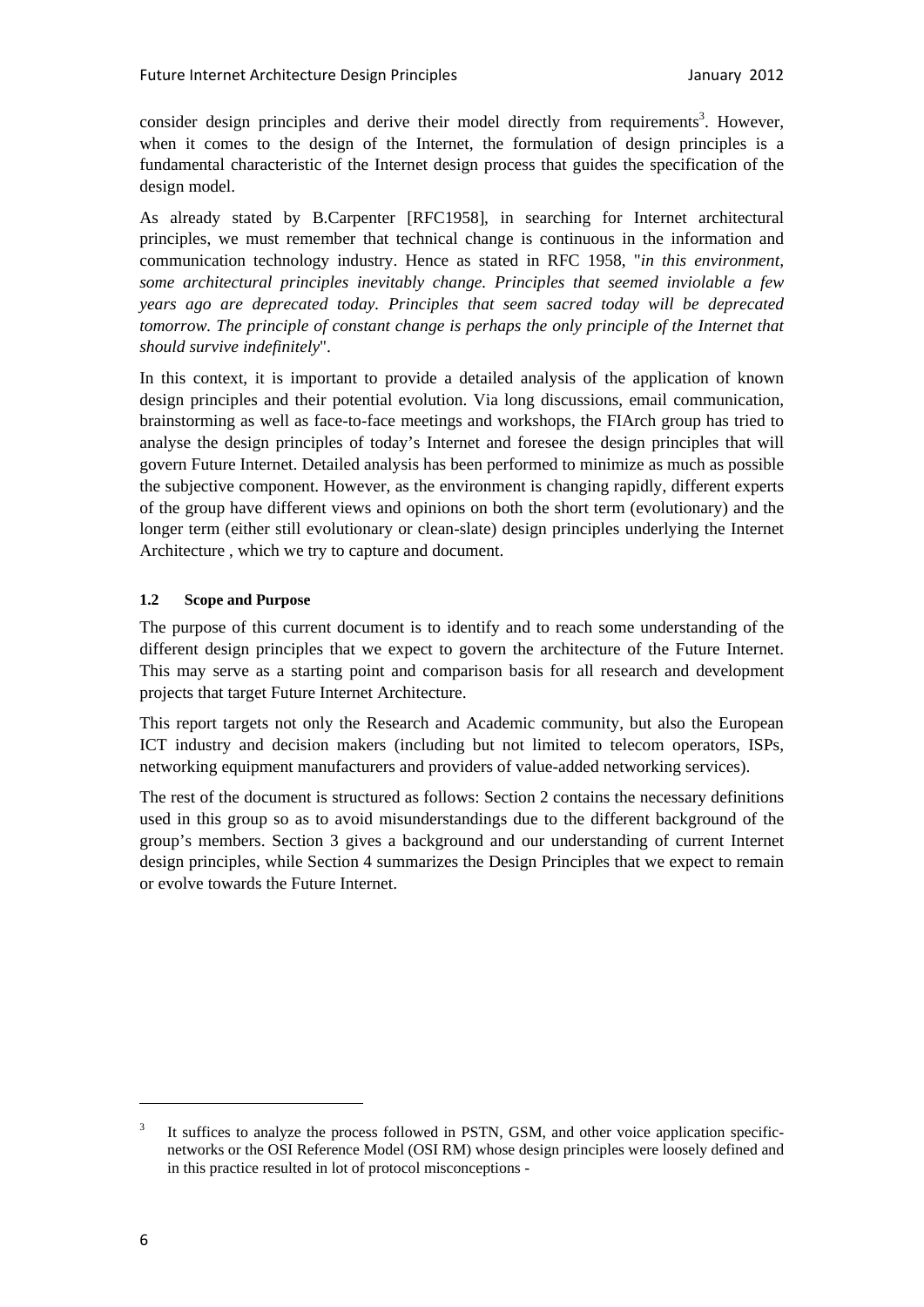# **2 DEFINITIONS**

Before describing the approach that the FIArch Group has followed, it is important to explain some definitions that we have used in our work.

For convenience we replicate some of the definitions provided in [FIArch]. We use the term:

- "*data"* to refer to any organized group of bits a.k.a. data packets, data traffic, information, content (audio, video, multimedia), etc.
- "*service*" to refer to any action or set of actions performed by a provider (person or system) in fulfilment of a request, which occurs through the Internet (i.e. by exploiting data communication, as defined below) with the ultimate aim of creating and/or providing *added value* or benefits to the requester(s). Note that this document refrains from taking position on the localization and distribution of these APIs.

We define as *"architecture"* a set of functions, states, and objects/information together with their behavior, structure, composition, relationships and spatio-temporal distribution<sup>4,5</sup>. The specification of the associated functional, object/informational and state models leads to an architectural model comprising a set of components (i.e. procedures, data structures, state machines) and the characterization of their interactions (i.e. messages, calls, events, etc.).

Please note that the canonical definition of architecture includes the principles and guidelines governing their design and evolution over time.

*"Design principles"* refers to agreed *structural & behavioural rules* on how a designer/an architect can best structure the various architectural components and describe the fundamental and *time invariant* laws underlying the working of an *engineered artefact*.

- By *"structural & behavioural rules" we* refer to the set of commonly accepted and agreed rules serving to guide, control, or regulate a proper and acceptable structure of a system at design time and a proper and acceptable behaviour of a system at running time.
- *Time invariance* refers to a system whose output does not depend explicitly on time (this time invariance is to be seen as within a given set of initial conditions due to the technological change and paradigms shifts, the economical constraints, etc.). Robustness and longevity over time is a consequence of this time invariance.
- *Engineered artefact* is an object formed/produced by engineering.

One of the critical points that we have faced many times during our analysis has been the term "*complexity*". There are multiple definitions of the complexity.6

<sup>&</sup>lt;sup>4</sup> Many definitions of (system) architecture have been formulated over time. We borrow the terms of our definition from Dewayne E. Perry and Alexander L. Wolf. "Foundations for the Study of Software Architecture''. ACM SIGSOFT Software Engineering Notes, 17:4, October 1992, Garlan and Perry, guest editorial to the IEEE Transactions on Software Engineering, April 1995, and Booch, Presentation at Software Developers Conference 1999

 $<sup>5</sup>$  The time dimension is often omitted we include it here to keep a generic nature of our definition.</sup>

 $6$  There are multiple definition of complexity:

*Computational complexity* is a measure of the computational resources needed to solve computational problems. Computational resources are measured either in terms of time (i.e., number of elementary computational steps per second with respect to the input size) or in terms of space (i.e., memory storage size usually measured in bits or bytes) or some combination of the two.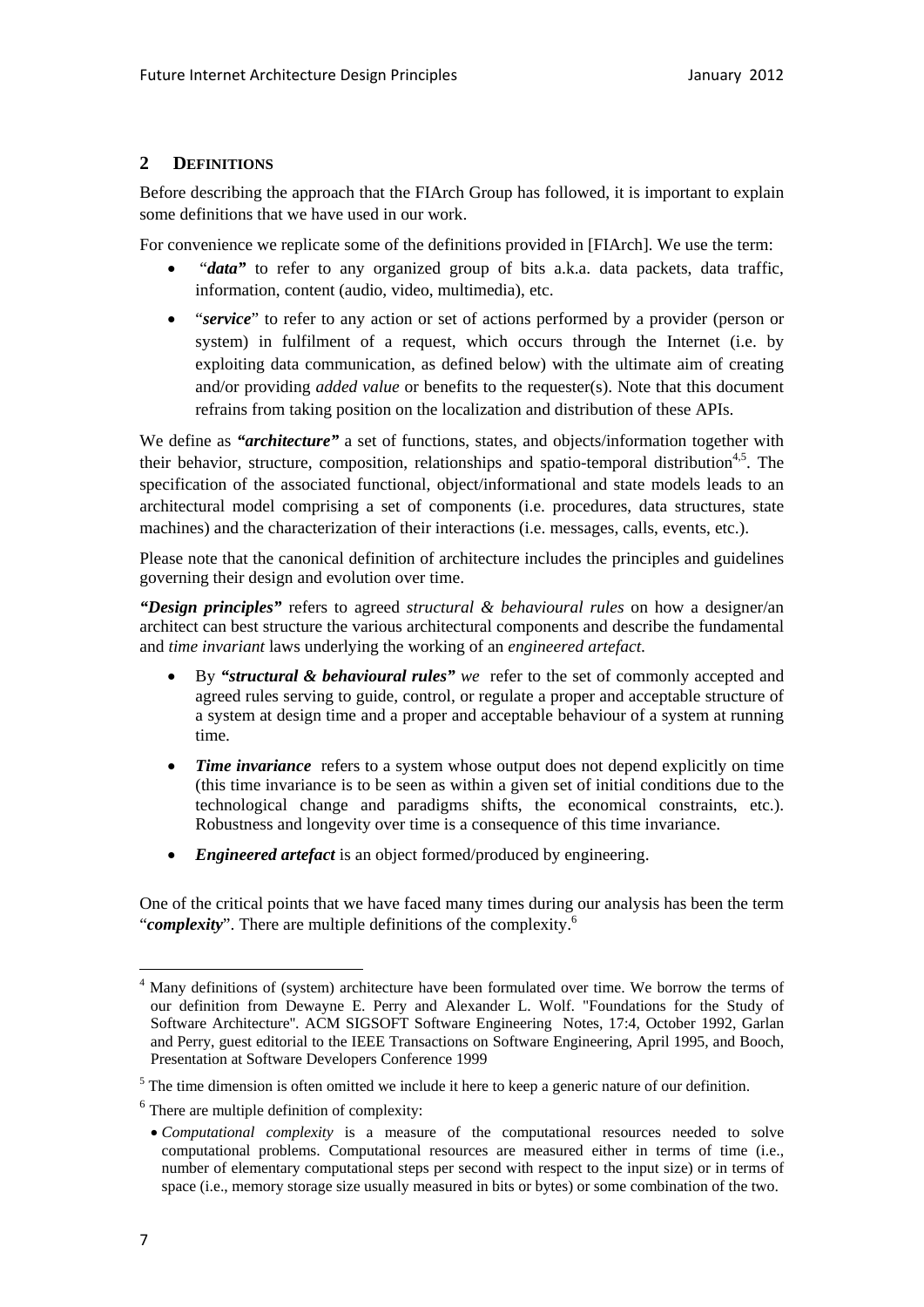Within our analysis we have mainly focus on the *architectural* and *communication* complexity. Moreover, we define the following terms being used throughout this document:

- *"Communication"* the exchange of "data" (including both control messages and "data") between a source and a sink.
- **"***Communication end-point***"** the physical or logical source and sink of information. The communication end-point can be considered to be an application, a service, a process, a protocol, a node, a network.
- "*End-to-end communication"* a communication that takes place between communication end-points of the same physical or logical functional level.
- *"Module"* is a unity that represents functions. It could be considered as a physical or logical unity.
- *"***Security"** is a process of taking into account all major constraints. Security includes: Robustness, Confidentiality and Integrity.
- *"Robustness"* degree to which a system operates correctly in the presence of exceptional inputs or stressful environmental conditions. [IEEE-610]
- *"Confidentiality"* is the property of "ensuring that information is accessible only to those authorized to have access" and is one of the cornerstones of information security [ISO-27002].
- *"Integrity*" In literature there are multiple definitions of the integrity. Here we consider mainly the "*data integrity*"<sup>7</sup> and "*system integrity*"<sup>8</sup>.

#### **3 BACKGROUND - OUR UNDERSTANDING OF EXISTING DESIGN PRINCIPLES**

Before we start our analysis of the Design Principles of the Internet, it is mandatory to establish a common ground and understanding of the cornerstone design principles that governs the Internet today.

#### **3.1 Heterogeneity support principle**

Since the early days of Internet, heterogeneity is one of its major characteristics. The Internet is characterized by heterogeneity on many levels: devices and nodes, router scheduling algorithms and queue management mechanisms, routing protocols, levels of multiplexing, protocol versions and implementations, underlying link layers (e.g., point-to-point, multi-

*Kolmogorov complexity* (a.k.a. program-size complexity) is a measure of complexity that quantifies how complex a system is in terms of the length of the shortest computer program, or set of algorithms, need to completely describe the system. In other terms, this measure of complexity qualifies how small a model of a given system is necessary and sufficient to capture the essential patterns of that system.

*Architectural complexity* is a measure of the complexity of an architecture proportionally to its number of components and interactions among components.

*Communication complexity* is the rate *x* size of messages (input/output) exchanged between nodes and that are needed for function performing on these nodes to properly operate.

<sup>7</sup> Refers to the trustworthiness of system resources over their entire life cycle.

<sup>8</sup> That condition of a system wherein its mandated operational and technical parameters are within the prescribed limits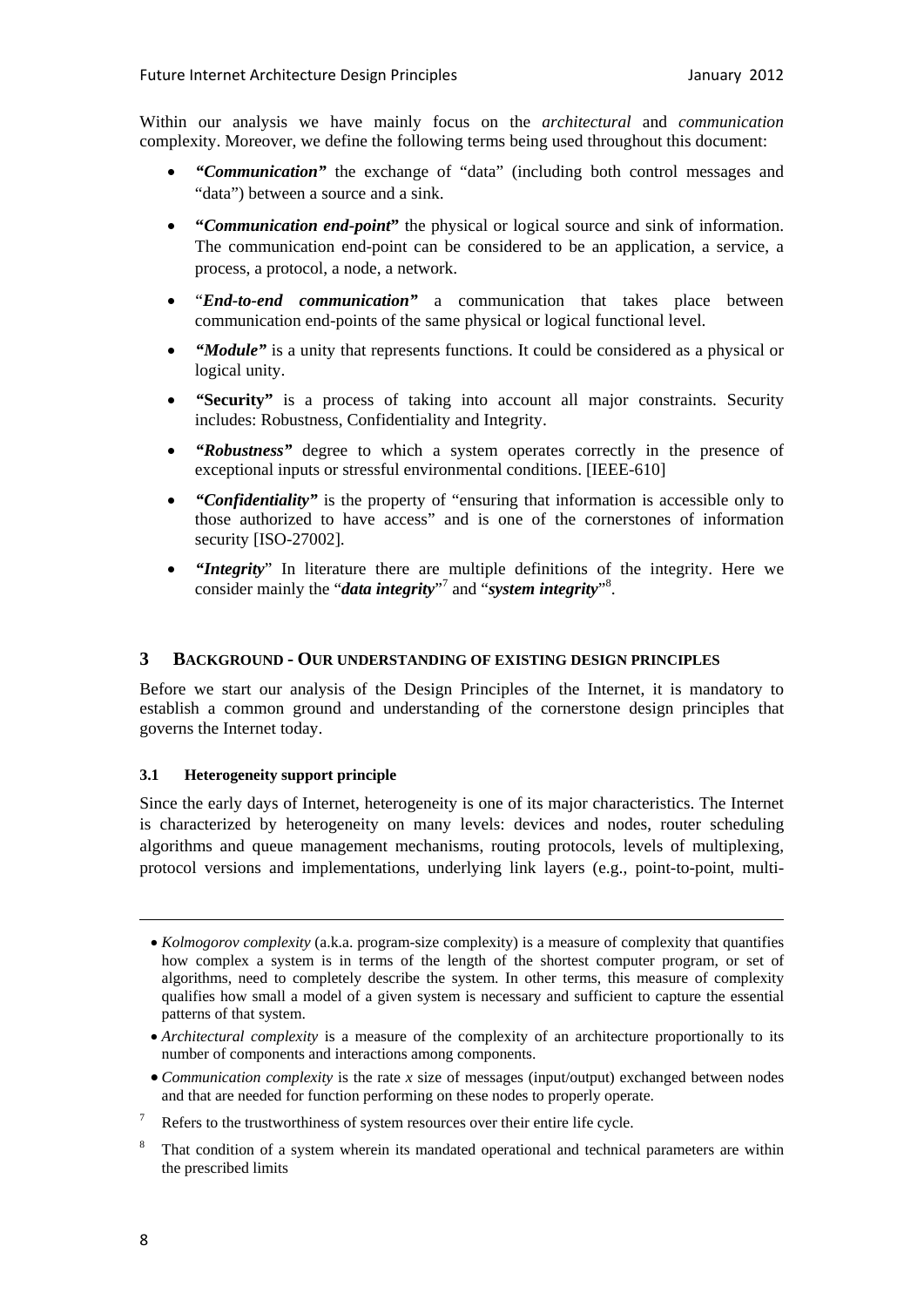access links, wireless, FDDI, etc.)<sup>9</sup>, in the traffic mix and in the levels of congestion at different times and places. Moreover, as the Internet is composed of autonomous organizations and internet service providers, each with their own separate policy concerns, there is a large heterogeneity of administrative domains and pricing structures.

As a result, heterogeneity principle is proposed in [RFC1958] to be supported by design.

#### **3.2 Scalability & the Amplification Principle**

Scalability refers to the ability of a computational system (hardware or software) to continue to function (without making changes to the system) under satisfactory and well specified bounds, i.e., without affecting its performance, when its input is changed in size or volume or in their respective rate of variation. Examples include increasing number of nodes/AS, increasing number of links, increasing number of hosts/prefixes.

From its introduction in [RFC1287], the need to ensure scalability is of increasing importance. Indeed, scalability is considered among the major general principles of Internet [RFC1958] which states "*All designs must scale readily to very many nodes per site and to many millions of sites*". This principle refers thus to the scale invariant that the global design should meet.

Moreover, [RFC3439] also defines the "*Amplification Principle*". The amplification principle states that "there do exist non-linearities which do not occur at small to medium scale, but occur at large scale". In other words, following the butterfly effect [Hilborn04], "in many large interconnected networks, even small things can and do cause huge events; even small perturbations on the input to a process can destabilize the system's output". As a result "*complexity can amplify small perturbations, and the design engineer must ensure such perturbations are extremely rare*." [RFC3439].

#### **3.3 Robustness and Adaptability principles**

The Internet *Robustness Principle* [RFC760] [RFC791] also known as the Postel Law was based on the condition that each protocol implementation must interoperate with other created by different individuals. As there may be different interpretations of the same protocol, each one should "*be liberal in what you accept, and conservative in what you send.*" The fundamental objective of this principle was to maximize interoperability between network protocol implementations, particularly in the face of ambiguous or incomplete specifications.

The robustness principle appears also in RFCs 793 [RFC793] and 1122 [RFC1122]. Focusing at the software part of the Internet, "*Software should be written to deal with every conceivable error, no matter how unlikely. In general, it is best to assume that the network is filled with malevolent entities that will send in packets designed to have the worst possible effect."* This assumption leads to suitable protective design, although the most serious problems in the Internet have been caused by un-envisaged mechanisms triggered by low-probability events; mere human malice would never have taken so devious a course!

Moreover, RFC1122 also defines *adaptability* as a major design principle: "*Adaptability to change must be designed into all levels of Internet host software. As a simple example, consider a protocol specification that contains an enumeration of values for a particular header field -- e.g., a type field, a port number, or an error code; this enumeration must be* 

<sup>&</sup>lt;sup>9</sup> It is important to remember that IP has been designed as the common denominator among all data link layers.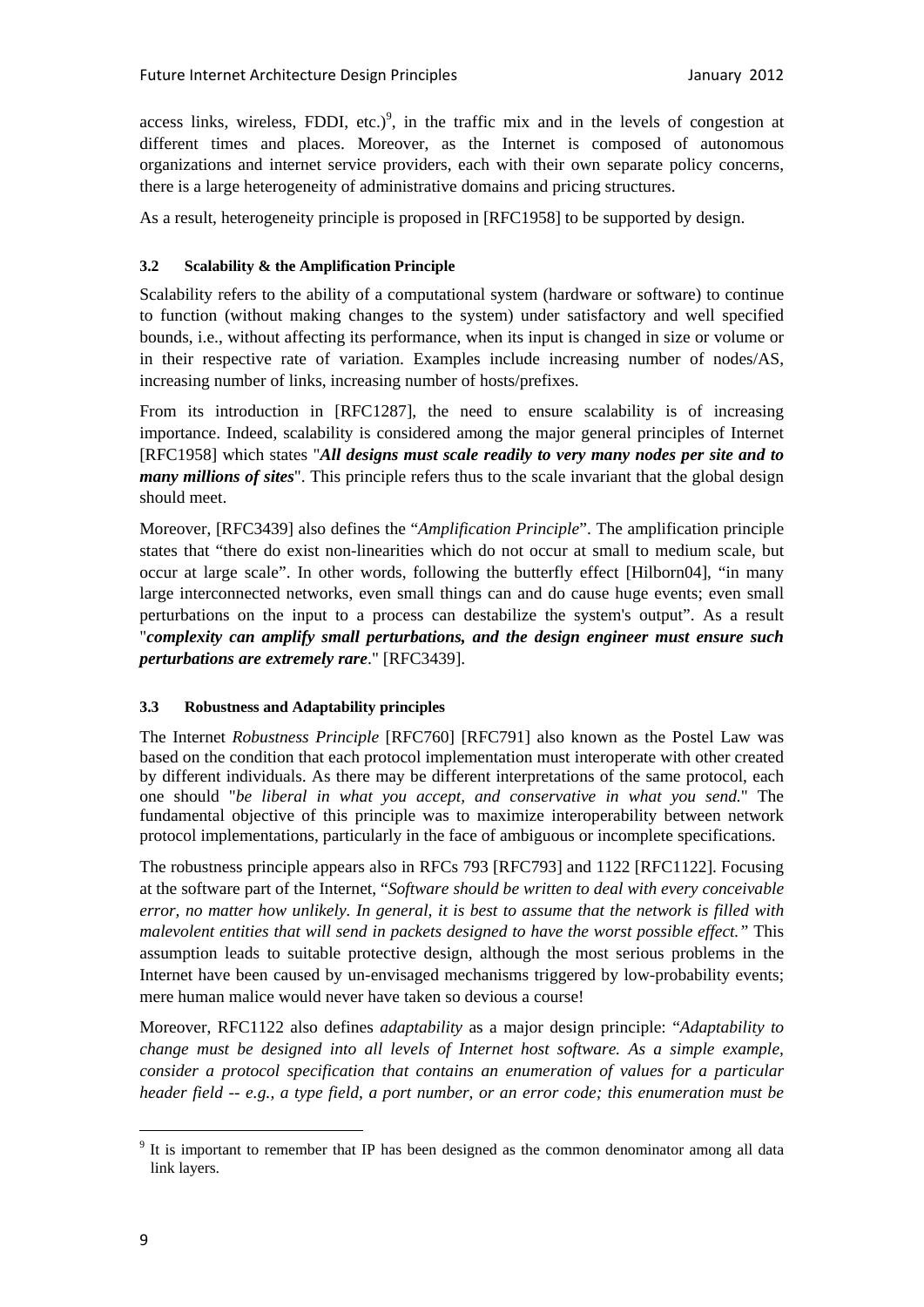*assumed to be incomplete. Thus, if a protocol specification defines four possible error codes, the software must not break when a fifth code shows up.*" The second part of the principle is almost as important: software on other hosts may contain deficiencies that make it unwise to exploit legal but obscure protocol features. A corollary of this is "*watch out for misbehaving hosts*"; host software should be prepared, not just to survive other misbehaving hosts, but also to cooperate to limit the amount of disruption such hosts can cause to the shared communication facility.

It is important to emphasize that the RFC 1122 version of the Robustness Principle clarifies a common misconception about the Robustness Principle, in that its initial version might imply that receiving systems would become vulnerable to attack. Indeed, the principle as interpreted in RFC 1122 advises: "*In general, it is best to assume that the network is filled with malevolent entities that will send in packets designed to have the worst possible effect. This assumption will lead to suitable protective design..."* but emphasizes that as result protocols design would improve their robustness. Notice also that this version says that it applies at "every layer of the protocols"--including the application layer.

## **3.4 The "modularization" principle**

Communication systems have been designed by applying the modularization principle [Dijkstra68] by decomposing the communication functionality into different modules with well-defined interfaces. Each of these modules corresponds to a functional assignment. The layering principle in network protocol design offers various conceptual and structuring advantages, such as reduction of complexity, isolation of functionality, and reusability of protocol modules. Each layer offers services to the next higher layer using the services offered by the layer below. The current Internet follows a 5-layer model, in contrast to the 7 layer model in ISO/OSI Reference Model (RM). The Internet, in narrow sense, often refers only to IP and TCP/UDP, the network layer and the transport layer respectively. The IP layer enables end-to-end communication by addressing hosts' interfaces (even if IP address name space is often used as "host ID"), computing routes, and delivering IP packets. The TCP/UDP layer offers reliable data transfer using flow and congestion control at the communication endpoints. Separation of IP layer from various underlying networking technologies allows IP to run on various networks. The transport layer provides byte stream via TCP or message service via UDP to diverse applications. Both the network and transport layers form the narrow waist of the hourglass model, and promote rapid adaptation of network techniques and applications.

However, in the data networking, the invariant and static binding between different modules or layers (fixed stack) implies that the functions of each layer are carried out completely before the protocol data unit is passed to the next layer. Following the modularization principle, this means that performance optimization *of each layer has to be performed separately. Such ordering constraints may conflict with efficient implementation of data manipulation functions.* 

In addition, some in-line boxes, such as firewall or NAT (network address translator), violate the layering principles in that they inspect or change the contents of packets that are outside the scope of their layers functionality. Also new changes that enhance the capabilities of the Internet, such as MPLS, IPsec, and recent ID layer, are awkwardly inserted into the existing layers. This violation comes from the fact that layering separates networking functionality only vertically within a system. Recently several approaches tried to escape from the rigid vertical layering principles; those are cross-layer [Feldman07], [Conti04], [Goldsmith02],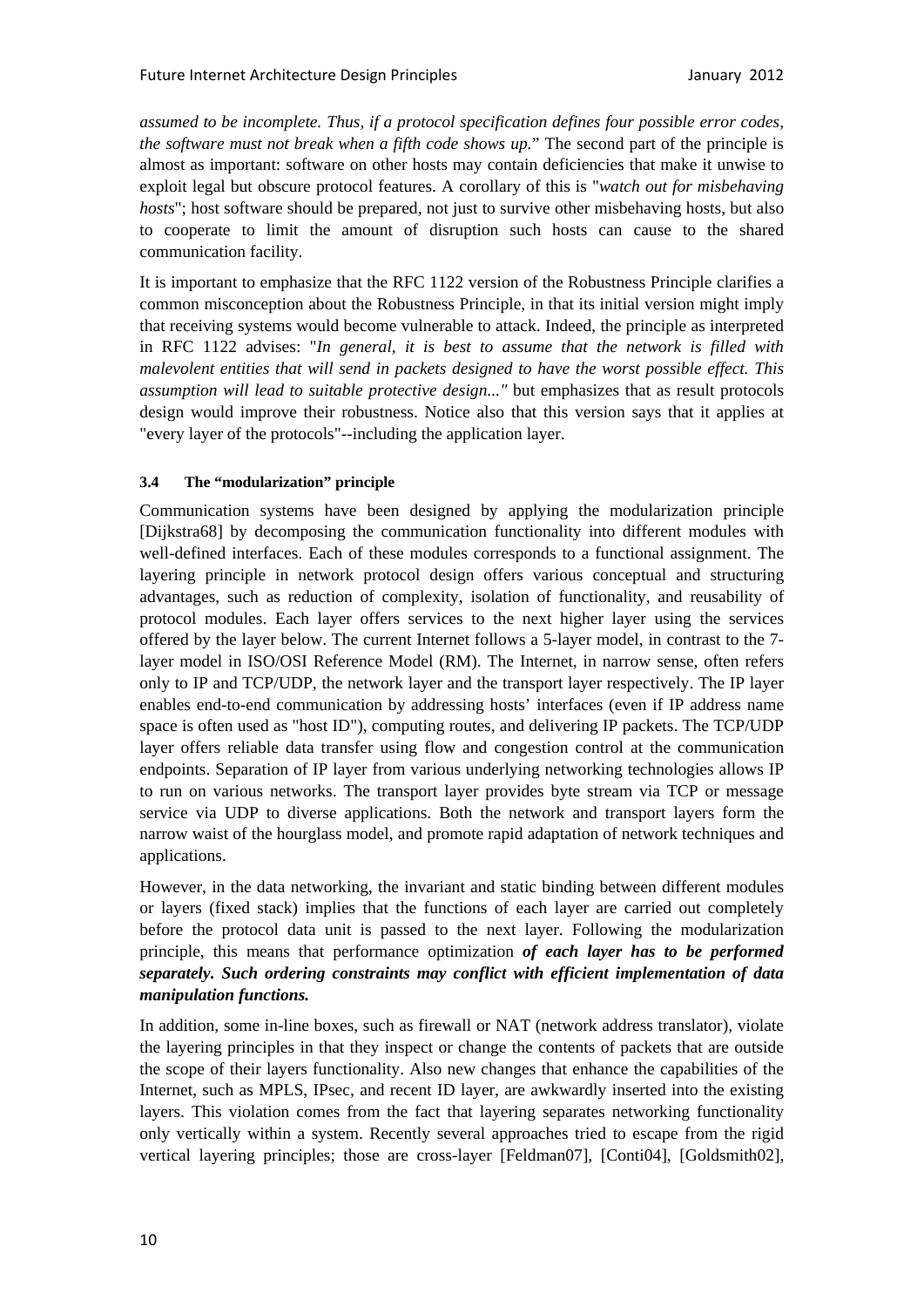[Haapola05], layer-less [Johnsson03], role based model [Prasad08], and horizontal model [Braden03], [Hakala06].

#### **3.5 Loose Coupling principle**

In the architectural context, *coupling* is the degree to which each architectural module relies on each one of the other modules [Stevens74]. *Loose coupling* is a method of interconnecting architectural components of a system so that those components depend on each other to the least extent practicable. The best example of loose coupling in the communication stack of the Internet is the decoupling between applicative layers and the TCP/IP protocol. The extent of coupling in a system can be qualitatively measured by noting the maximum number of element changes that can occur without adverse effects. Examples of such changes are adding elements, removing elements, renaming elements, reconfiguring elements, modifying internal element characteristics and rearranging the way in which elements are interconnected.

In today's Internet design, "*Modularity is good. If you can keep things separate do so*" [RFC1958]. Moreover, [RFC3439] defines the "*Coupling Principle*" by stating that as things get larger, they often exhibit increased interdependence between components. This principle is also expressed as "unforeseen feature interaction" [Willinger02] and means that if more events occur simultaneously, the likelihood that two or more will interact is increased. Much of the non-linearity observed in large systems is largely due to coupling. Coupling has both horizontal and vertical components. In the context of networking, horizontal coupling is exhibited between the same protocol layer, while vertical coupling occurs between layers. *Loosely coupled systems are said to have more flexibility in time constraints, sequencing, and environmental assumptions than do tightly coupled systems*.

Loose coupling simplifies testing, maintenance and troubleshooting procedures because problems are easy to isolate and unlikely to spread or propagate. Loose coupling appears thus a necessary condition for a well-structured computer system and a good design. When combined with high cohesion, supports the general goals of high readability and maintainability. Loose coupling minimizes unwanted interaction among system elements. However, loose coupling can also give rise to difficulty in maintaining synchronization among diverse components within a system when such interaction is desired. In some systems, a high degree of element interdependence is necessary for proper functionality.

In addition, systems with complex interactions and tight coupling are likely to have unforeseen failure states (of course, complex interactions permit more complications to develop and make the system hard to understand and predict); this behaviour is also described in [Willinger2002]. Tight coupling also means that the system has less flexibility in recovering from failure states.

# **3.6 Locality Principle**

*Locality principle* has multiple roots. In physics it refers to the principle that local cause(s) shall result in local effects [Einstein48]. In computer science, the locality principle guides the design of thrashing-proof, self-regulating, and robust logical systems. The principles of locality are facts about data and instruction accesses that arise from patterns that are frequently used for storing and accessing information. This principle is useful wherever there is an advantage in reducing the apparent distance from a process to the information or data it accesses. Locality is among the oldest systems principles in computer science guiding the design of robust replacement algorithms, compiler code generators, and thrashing-proof systems. It was proposed in 1967 by Denning [Denning67] during efforts to make early virtual memory systems work well (working set memory management). The locality principle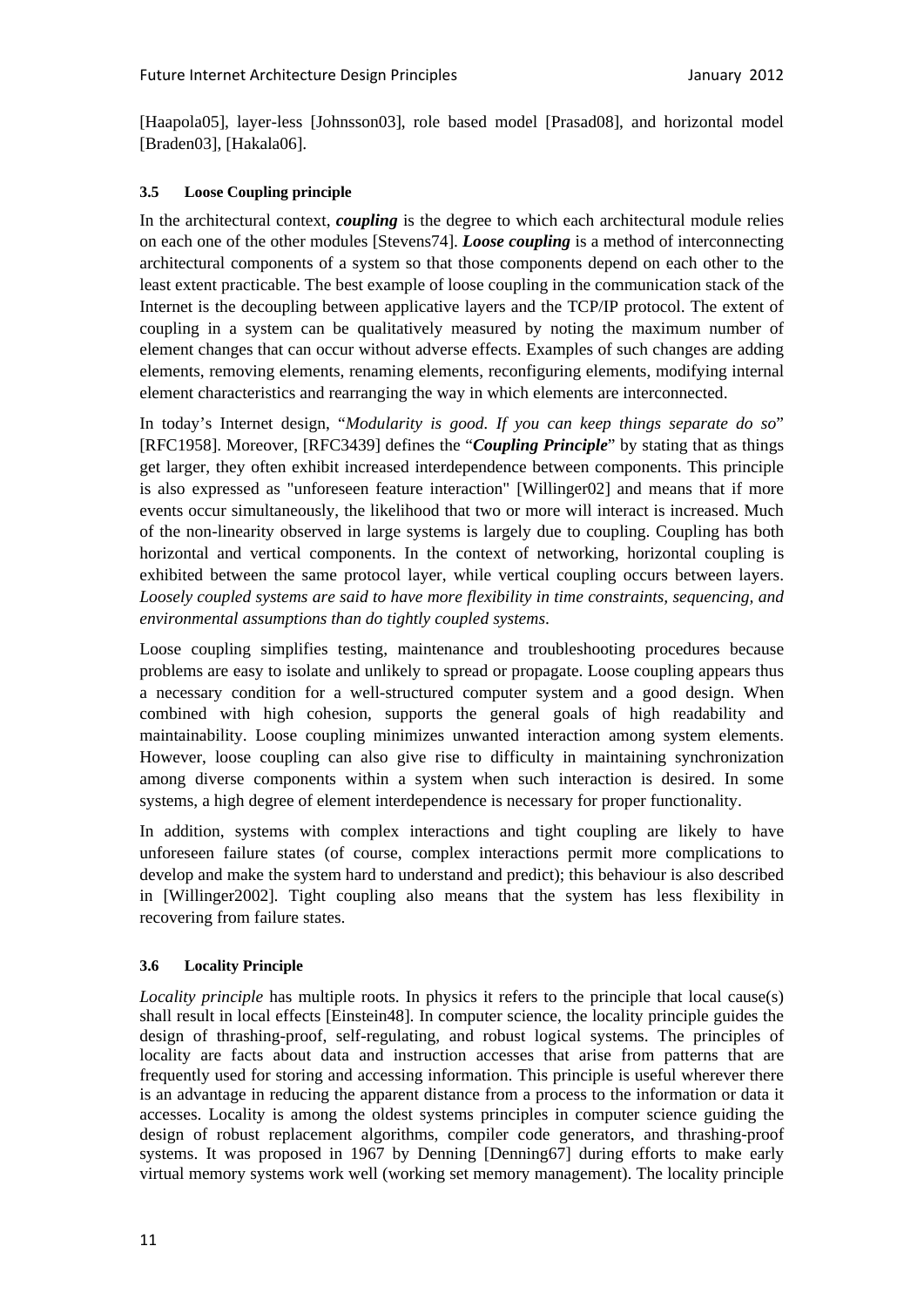found application well beyond virtual memory. Today it directly influences the design of processor caches, disk controller caches, storage hierarchies, network interfaces, database systems, graphics display systems, human-computer interfaces, individual application programs, search engines, etc. In the future, this principle is expected to help overcoming problems with brittle, unforgiving, unreliable, and unfriendly software.

One shall distinguish the principle of Temporal Locality (recently accessed data and instructions are likely to be accessed in the near future) from the principle of Spatial Locality (Data and instructions close to recently accessed data and instructions are likely to be accessed in the near future) leading to a combined principle of Locality where recently accessed data and instructions and nearby data and instructions are likely to be accessed in the near future. From this perspective cache-based systems will heavily rely on the application of the locality principle.

In distributed systems, mechanisms such as reachability information aggregation or segmentation of routing systems in areas are means to keep local changes with local effects (by hiding details to remote processes that can still run without that knowledge) and thus closer to the physics interpretation. Protocols that didn't respect this principle are today under heavy pressure to cost-effectively sustain the dynamics of the Internet. For instance, we think here of Border Gateway Protocol (BGP) which explores all transient states during reconvergence process and distribute the corresponding information to its neighbours before converging to the next stable state.

#### **3.7 The "End-to-end" and the "minimum intervention" principles**

Introduced by [Saltzer84], this principle is one of the fundamental principle around which the Internet architecture has been structured and built. This principle ensures applications to survive partial network failures (note: survivability is one of the main design objectives of the Internet architecture). The end-to-end principle deals with functional placement and the spatial distribution of functions across the layers of the communication stack by stating that "*The function in question can completely and correctly be implemented only with the knowledge and help of the application standing at the endpoints of the communication system. Therefore, providing that questioned function as a feature of the communication system itself is not possible. (Sometimes an incomplete version of the function provided by the communication system may be useful as a performance enhancement)."* It implies that a mechanism should not be placed in the network if it can be placed at the end node (provided it can be implemented "completely and correctly" in the end nodes except for performance enhancement<sup>10</sup>) and that the core of the network should provide a general connectivity service, not one that is tailored to a specific application.

The end-to-end principle has important consequences in terms of protocol design that should not rely on the maintenance inside the network of state information, i.e., information about the state of the end-to-end communication. The application of the end-to-end arguments results in a network that is transparent to the host application communication (abstraction principle) and provides for a general transport service capable of supporting many different applications. So, contrary to the telephony networks (PSTN), the Internet is not tailored for any single application but is designed for generality and (expectedly) evolvability. On the other hand, the end-to-end principle (as such) is not specific to the Internet design, e.g., X.25 also runs end-to-end. It is the association with the "fate sharing" and the "minimum intervention" of the end-to-end principle that gives to the Internet its distinguishing property.

 $10$  The best example is congestion control whose primal component resides at TCP level and dual component at IP level.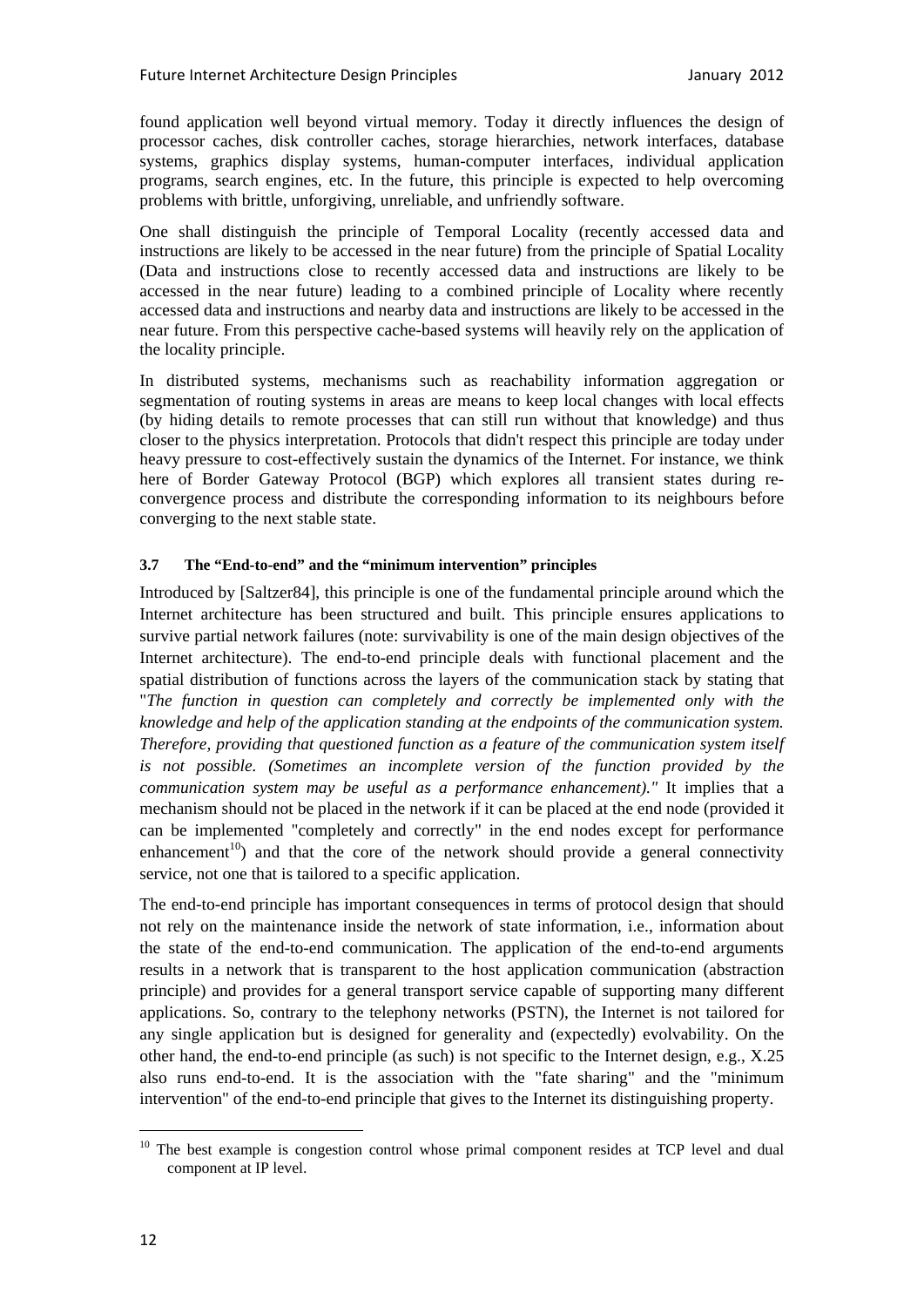The end-to-end principle is also guiding placement and distribution of functionality inside the network rather than at host/end-systems if all applications need it, or if a large number of applications benefit from an increase in performance while keeping the ratio cost/performance acceptable. The fate sharing part is intrinsically related to user-stateless nature of the network, i.e., the network does not maintain any state information about the flows that traverses the network; this ensures survivability of the application in case state information would be lost due to partial network failures. Such state should be maintained only in the endpoints, in such a way that the state can only be destroyed when the endpoint itself breaks (from this perspective the connectionless packet switching principle can be seen as enabling fate sharing).

## **3.8 The "simplicity" principle**

One of the major design principles of current Internet is the simplicity principle. It has also been expressed as the KISS ("Keep it Simple, Stupid") or the "Occam's Razor"<sup>11</sup> principle. It states that, when in doubt during design, choose the simplest solution [RFC1958].

The fundamental motivation of this design principle has been formulated by J.Doyle [Doyle02] "*The evolution of protocols can lead to a robustness-complexity-fragility spiral where complexity added for robustness also adds new fragilities, which in turn leads to new and thus spiralling complexities*". In other terms, the addition of functionality or improvement of performance should not be performed at the detriment of increasing complexity.

#### **3.9 Connectionless packet switching and distributed adaptive routing**

The most fundamental service of the Internet relies on packet switched network, which provides unreliable, best-effort, connectionless packet delivery. The service is called "connectionless" since packets can be delivered without any prior end-to-end connection setup phase<sup>12</sup>. The forwarding decision is taken per-packet, independently at each node (referred to as "hop"): upon receiving packets, nodes lookup their routing tables to determine the outgoing interface for that packet. The routing mechanism is called as "*proactive routing*" since all the entries, including default entry, in the routing table must be setup before packet delivery [Baran62] [Baran64]. Any packet can use the full link bandwidth on any link but may have to wait in a queue if other packets are already using the link. If a datagram traverse a hop with a full queue it is simply dropped, which corresponds to the best effort service principle. The delivery service is thus unreliable because packets may be lost, duplicated, delayed, or delivered out of sequence. The service is also called best-effort since delivery is not guaranteed and does not discard packets capriciously. This switching mode also implies that it is possible to use a stateless forwarding system at the network layer, which does not require per connection state. This ensures scalability and contributes to the cost effectiveness of the communication system and its communicating entities.

The seminal work of P.Baran aims to design a robust distributed communication system that could operate even if many of its links and switching nodes were destroyed so as to overcome the resiliency limitation of (de)centralized communication systems. For this purpose, Baran envisioned a network of unmanned nodes (applying the principle of minimum intervention at the control level) acting as switches that forward datagrams from one node to another to their

<sup>&</sup>lt;sup>11</sup> The "Occam's Razor" is a principle that generally recommends, when faced with competing hypotheses that are equal in other respects, selecting the one that makes the fewest new assumptions.

 $12$  Connection and local provisioning/configuration actions are not synonyms.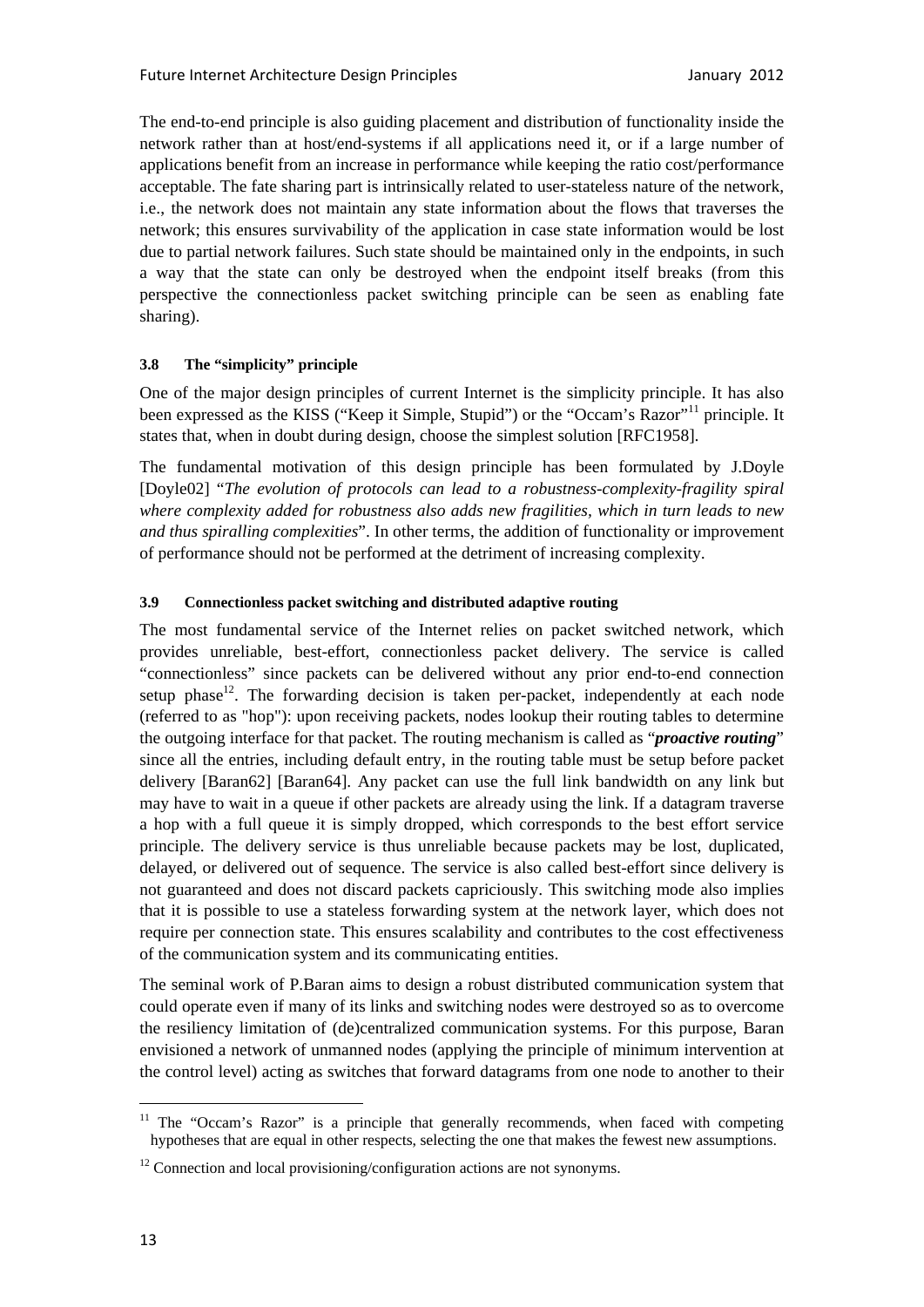final destinations. Nodes would use a scheme P.Baran called "hot-potato routing", foundation of *adaptive routing*.

#### **3.10 Network of collaborating networks - interconnection via gateways**

The Internet is often called "network of networks" since it is composed of subnets with heterogeneous data link layer techniques and autonomous systems with independent operation domains. Following the principle developed by Pouzin [Pouzin71], routers provide for the inter-connection of network devices of the Internet infrastructure that is sub-divided into a collection of autonomous systems (AS) managed by an Internet Service Provider (ISP). Within an AS, routing is determined by interior gateway protocols such as Open Shortest Path First (OSPF) and Intermediate System to Intermediate System (IS-IS). Inter-domain routing between ASs is controlled by the Border Gateway Protocol (BGP). The latter is the policybased path-vector routing protocol of the Internet. This protocol distributes routing information between routers belonging to different AS. Following Baran's approach, this design of the routing system ensures survivability and allows for distributed management as long as ISPs are (at least partially) collaborative. Routing decisions are made on per-IPnetworks basis; for example, ARP in subnet, OSPF and IS-IS within an AS, and BGP among ASs. The Internet can be viewed as a flat architecture in the sense that every communicating host has assigned IP addresses and shares the common IP packet format; but in the other sense its control structure is organized in ISP tiers.

A good example of misuse of this principle is illustrated by the following example: One important aspect of this autonomy is the address space control; in this sense, a network separated by Network Address Translation (NAT) [RFC1631] can be viewed as a typical example of independent domains - noticing that it violates the end-to-end principle. Originally NAT has been proposed for overcoming the shortage of the available IPv4 addresses by reusing the address space. They decouple routing in the private network from routing in the public Internet. NAT enables the use of a smaller pool of IPv4 addresses (address amplification) and independence of providers address allocation (mimics providerindependent allocated space). This comes with a list of serious drawbacks including i) NAT prevents or impairs end-to-end diagnosability, troubleshooting, backtracking, etc., ii) the combination of IPSEC with NAT poses a series of problems as explained in [RFC 3715], iii) split DNS (local vs. global address space), iv) performance deterioration, e.g., delay induced by re-computing header checksum, scaling in terms of #active sessions/states), v) direct access to CE/Home gateways is complex to operate without support of the ISP, and vi) NAT gives the "impression" of securing the local address space (security by obscurity).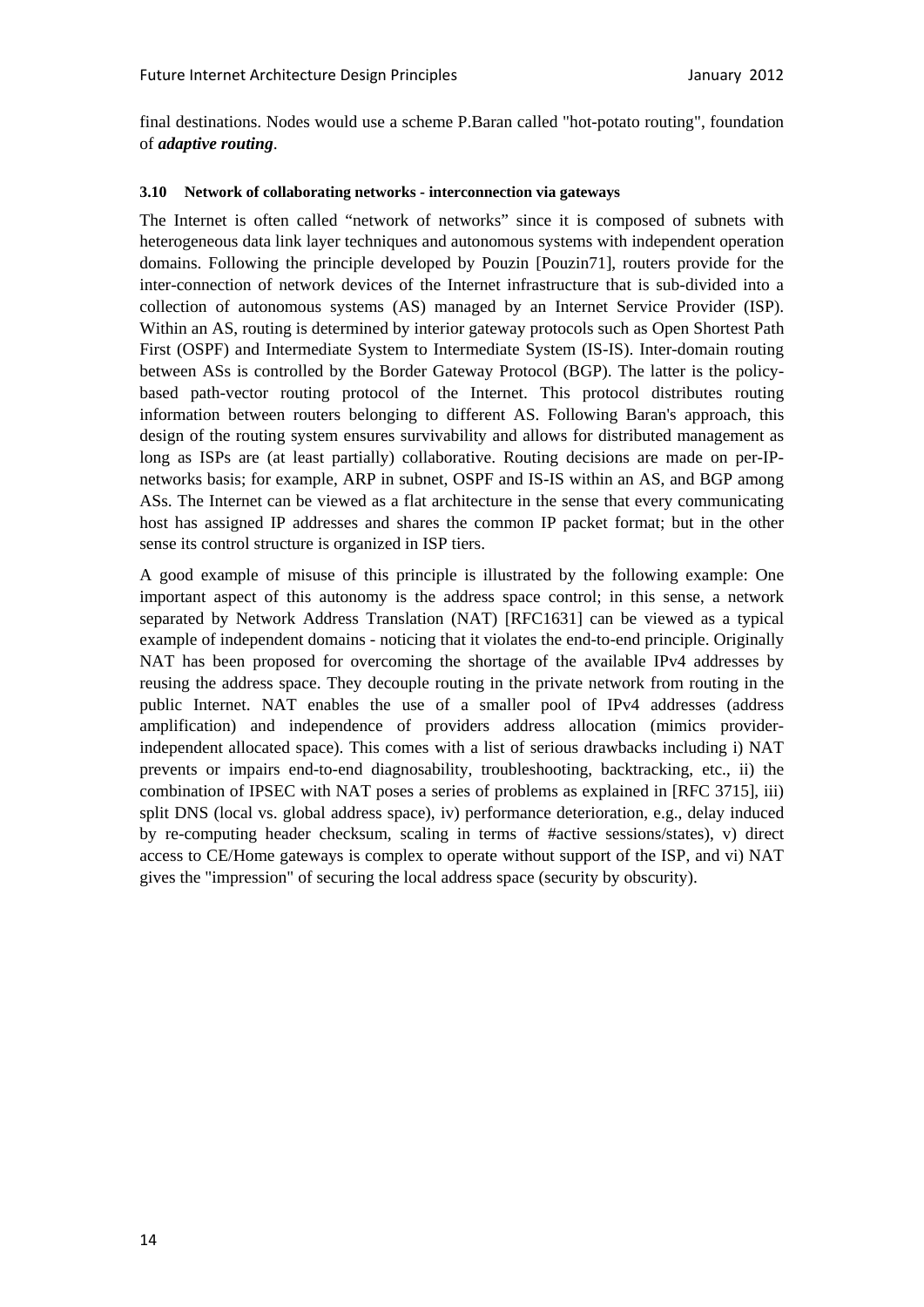## **4 EVOLUTION OF EXISTING PRINCIPLES**

#### **4.1 Principles that should be preserved**

In this section we highlight design principles that apply to current Internet and we believe that they should be preserved also in the future architecture of the Internet. Other principles should be adapted or augmented.

#### 4.1.1 *Heterogeneity support principle*

Heterogeneity at the applications, services, terminals, network topologies and characteristics significantly complicates Internet operation. As a result, one of the major high-level objectives of the Internet is to "leverage and evolve information and communication technologies as well as capabilities and services to fulfil increased quantity and quality of Internet use considering the requirements from an increasingly heterogeneous set of applications" [FIArch]

In the future, the heterogeneity is expected to be much higher than today. Multiple types of terminals/hosts, multiple network nodes, multiple protocols, and multiple applications will exist. Hence, the capability to support **heterogeneity should remain as one of the main design principles.** 

## *4.1.2 Scalability & the Amplification Principle*

The number of devices with Internet access (e.g., PCs, laptops, mobile phones/smart phones, PDAs), communication nodes (e.g., home, access, edge and core routers), autonomous systems, services, applications in the Future Internet is expected to significantly increase. Moreover, the direct interconnection of the sensor networks with the legacy Internet will exponentially increase the number of Internet nodes. If one sees the Internet currently comprising three level of tiers, extension of the Internet at its periphery could expectedly lead to a fourth tier which would have a fundamental impact on the properties of the routing system.

As a result, we believe that *scalability is among the major design principles that should govern Future Internet, while the amplification principle would definitely remain.*

#### *4.1.3 Robustness principle*

In the future, the Internet is expected to handle mission and time critical applications, related with health, energy, transport and financial transactions. On the other hand, the Internet progressively replaces existing application specific networks (e.g. broadcast networks) and other communication medium from newspapers to postal mails -- uniformitarian of the communication medium -- it becomes critical to ensure its robustness (otherwise the decrease of diversity in communication medium may amplify the impact of bug occurrence). As a result, part of the robustness principle that covers issues related to minimizing the malfunction, uninterrupted operation and interoperability, remains unchanged.

Yet, as it will be explained in Section 4.2.3, we believe that *the robustness principle should be extended/ adapted to cover security issues*.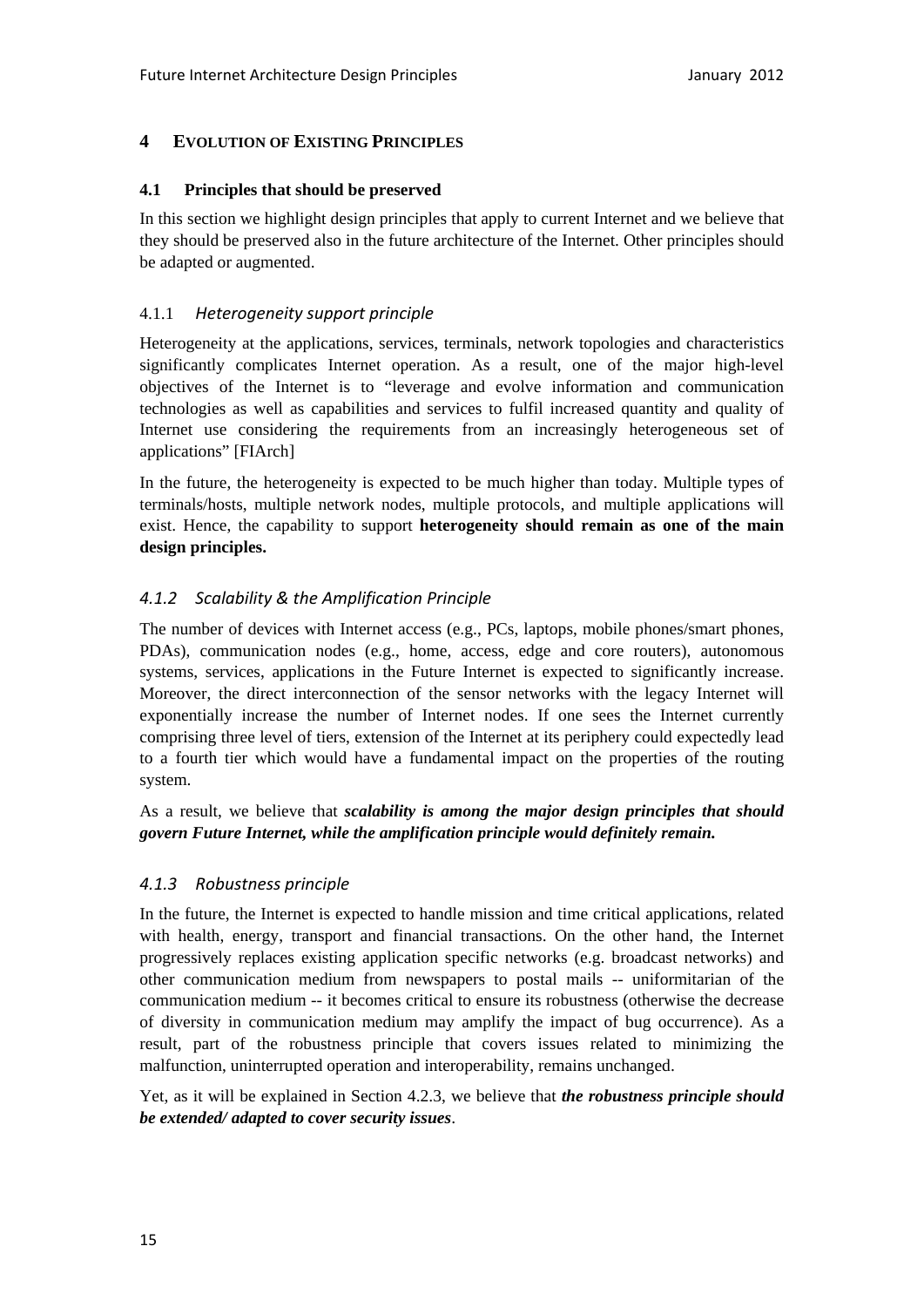# *4.1.4 Loose Coupling principle*

As explained in Section 3.4, loose coupling appears to be a necessary condition for a wellstructured system and a good design as: i) it simplifies testing and troubleshooting procedures because problems are easy to isolate and unlikely to spread or propagate, ii) combined with high cohesion, it supports the general goals of high readability and maintainability, and iii) it minimizes unwanted interaction among system elements. In addition, tightly coupled systems are likely to have unforeseen failure states (as complex interactions permit more complex systems to develop and make the system hard to understand and predict) and implies that the system has less flexibility in recovering from failure states. For these reasons this design principle shall be preserved in Future Internet and even reinforced as a result of the increasing importance of the availability objective (see [FIArch]).

Nevertheless, recent evolution shows that loose coupling can also increase difficulty in maintaining synchronization among diverse components within a system when a higher degree of element interdependence is necessary. Hence, it would be appropriate to consider that under stress conditions, higher cohesion should be possible for proper functionality. Grading coupling level at running time could be considered as a mean to circumvent this problem.

In addition, the proliferation of various multi-agent distributed systems with complex interactions raises a couple of issues that were not initially foreseen. Note that in such systems, the individual subsystems can be simple as well as their basic rules, the overall system resulting from these complex interactions becomes sophisticated and elaborated. Therefore, these systems are prone to the emergence of nonlinearity that results from the coupling between components, i.e., the positive feedback (amplification) loops among and between subsystems and unending oscillations from one state to another. It is possible to prevent the known amplification loops and unstable conditions to occur but still impossible to anticipate and proactively set the means to prevent all their possible occurrences. In these conditions, *it is fundamental to prevent propagation and that each system keeps its own choice as last resort decision, and become "conservative to what each system accepts and adopts".*

# *4.1.5 Locality Principle*

The locality principle has played a very important role in computer design, programming and the Internet the last decades. Following the principles of spatial and temporal locality, M.Wilkes introduced in 1965 [Wilkes65], cache memory fulfil the speed gap between the CPU and main memory. Based on this concept, recent advances in computer systems engineering have pushed cache memory to higher levels in the computer systems but the essence remains the same: reflect the chosen methods for using the principles of spatial and temporal locality. In this context, the principles of spatial and temporal locality will have to be extended to distributed computing systems and to the higher layers space of distributed application architectures.

On the other hand, locality will play a fundamental role in self-stabilizing distributed systems by ensure sub-linear stabilization with respect to the number of local system components and interactions among components.

As a result, we believe that the *locality principle is important and should be preserved, while its scope should be extended to cover additional roles in distributed systems and distributed application architectures.*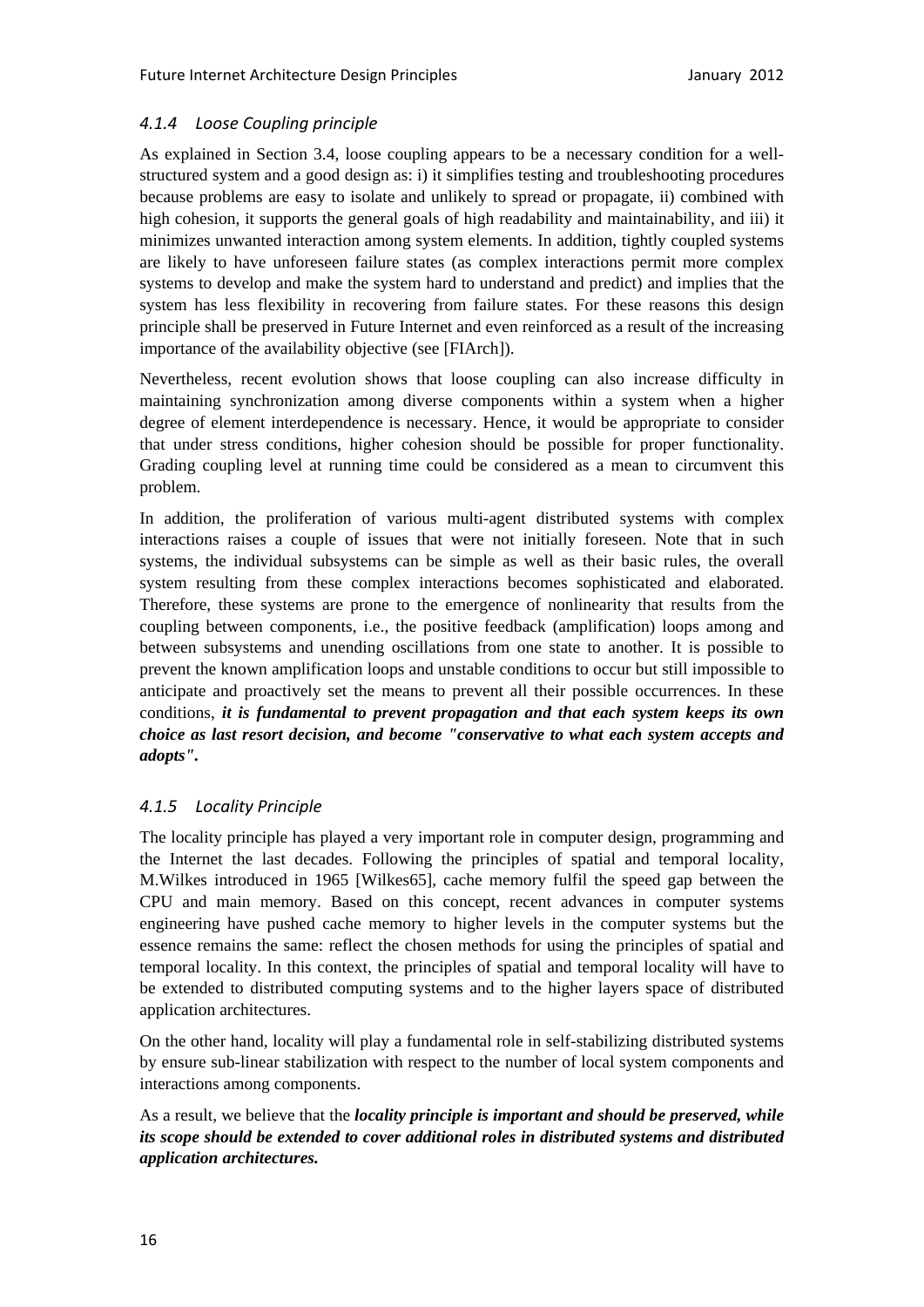### **4.2 Principles that should be adapted (modification of existing description)**

In this section we highlight design principles that have been described and apply to the current Internet architecture. Yet, we challenge that they should be adapted in order to address the design objectives of the Internet.

# *4.2.1 Keep it simple, but not "stupid" principle*

As already explained, one of the main design principles of the Internet was the approach to keep things simple (the term things refers here in particular to protocols and intermediate systems). If there were many ways to do the same thing, one should choose the simplest one [KISS]. This common sense engineering principle continued requirement to make the usage of network functionality simple and robust, but more processing logic is needed in order to achieve the expected functionality.

In current Internet design, the complexity belongs at the edges, and the IP layer of the Internet remains as simple as possible. Complex systems are generally less reliable and flexible. Architectural complexity (defined in Section 2) implies that in order to increase the reliability it is mandatory to minimize the number of components in a service delivery path, where the service delivery path can be a protocol path, a software path, or a physical path.

However, this principle has already been challenged. Complex problems sometimes require more elaborated solutions and multidimensional problems such as the Internet architecture will be providing non-trivial functionality in many respects. The general problem can be seen as follows: determine the placement and distribution of functionality that would globally minimize the architectural complexity. In that respect, arbitrary lowering complexity (over space) might result in local minimum that may be globally detrimental. Thus, when designing the Internet, the famous quote attributed to Albert Einstein<sup>13</sup> may be adopted: "*Everything should be made as simple as possible, but not simpler*".

Though we have to recognize that this principle is still weakly applied, together with the conclusion of Section 4.1.2, we support that *scalability and simplicity should be handled as strongly interconnected first priority principles of the Future Internet.* 

# *4.2.2 Relaxing the "Minimum Intervention" Principle*

As stated in [RFC3439]: "*Interworking function approaches have been problematic at large scale"* while the principle of Minimum Intervention states that: *"To minimize the scope of information, and to improve the efficiency of data flow through the Encapsulation Layer, the payload should, where possible, be transported as received without modification*".

The minimum intervention principle is critical to maintain and preserve data integrity and to avoid useless intermediate information message or packet processing. Deep Packet Inspection (DPI) and network coding provide two good examples of detrimental intermediate in-band processing of packet flows. Moreover, in some cases, it may conflict with the simplicity principle; e.g. in sensor networks and the Internet of Things where communication gateways and actuators meant to enable communication between networks by offloading capabilities that would be costly to support on sensors.

As a result, we propose to *relax the minimum intervention principle as a design principle.*

<sup>&</sup>lt;sup>13</sup> See discussion on  $\langle$ http://quoteinvestigator.com/2011/05/13/einstein-simple/>.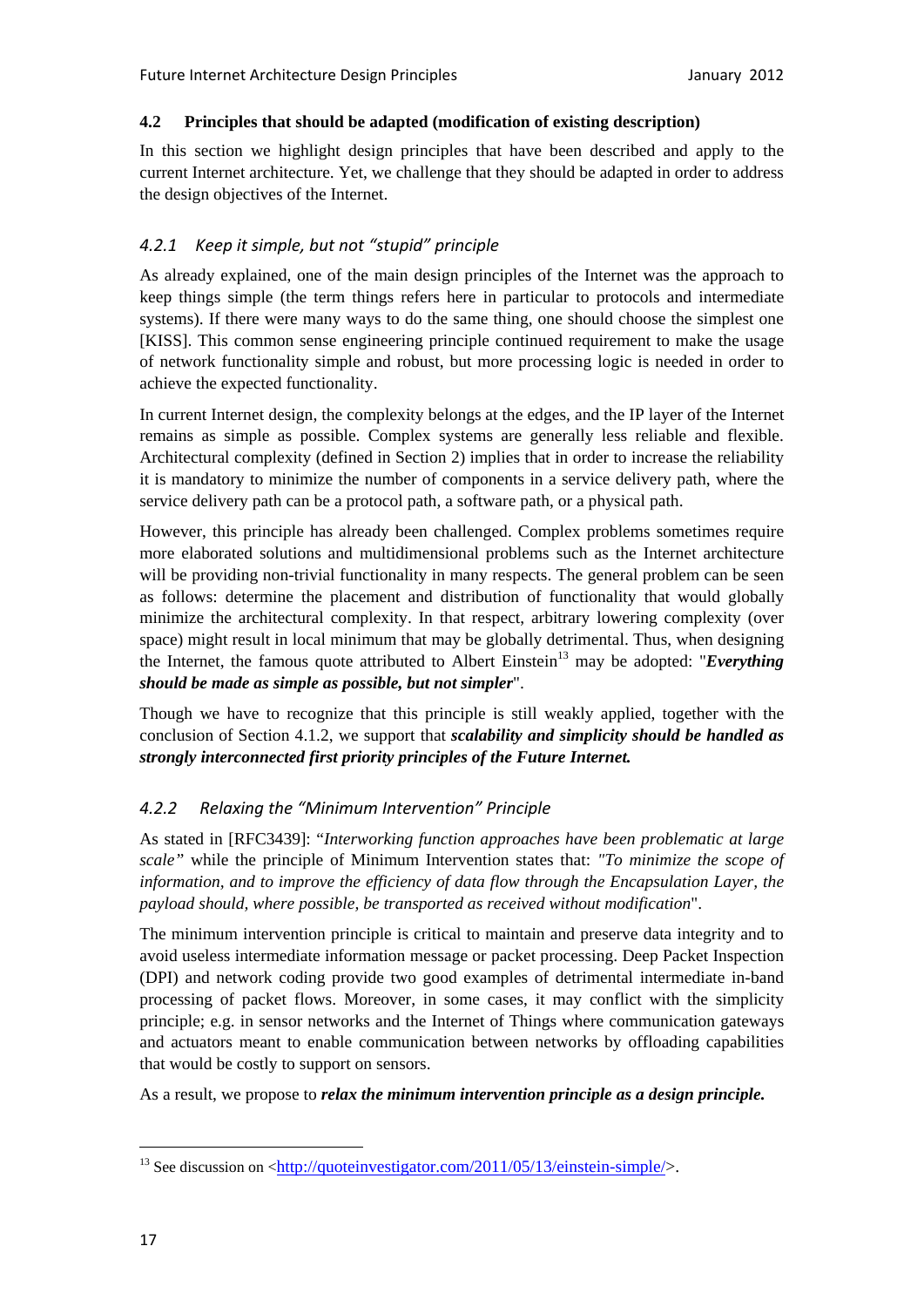# *4.2.3 Robustness principle*

Over recent years, in order to increase robustness and system reliability, some have advocated to transform this fundamental principle from "be liberal in what you accept, and conservative in what you send" into "be conservative in what you send and be even more conservative in what you accept from others". However, adoption of this approach would result into dropping a significant level of interoperability between protocol implementation. Indeed, being liberal in what you accept is the fundamental part that allows the Internet protocol to be extended.

With the anticipated architectural evolution of the Internet, another aspect of interoperability will play a critical role: "how to change the engine of plane while flying". Moreover, we shall account that the new engine can be of completely different nature than the one it replaces (the new engine being not necessarily driven by the same principles that were used to construct the old one). There is no universal operational principle telling how such transition should best be performed nevertheless it is possible to provide the minimal conditions the new system has to support in order to facilitate this transition.

*This principle shall thus be maintained* but at the condition that it doesn't come at the detriment of reliability (is it suitable for receiver to accept bogus information?) and security by being too liberal (a system that spend 100% of its CPU cycle to respond to bogus messages becomes unusable - its utility cycles drop to 0). Remember here that is general much better to assume that the network is filled with malevolent entities that will send in packets designed to have the worst possible effect as this assumption will lead to suitable protective design.

Nevertheless with respect to security, this design principle leads to weak security architecture thus requiring adaptation. Indeed, the RFC 1122 version of the Robustness Principle advises: "*In general, it is best to assume that the network is filled with malevolent entities that will send in packets designed to have the worst possible effect. This assumption will lead to suitable protective design..."* Notice also that this version says that it applies at "*every layer of the protocols*" including the application layer. However, it does not provide any guideline on which "suitable protective" component shall be part of a common architectural baseline.

Moreover, as stated in [RFC1958] "*It is highly desirable that Internet carriers protect the privacy and authenticity of all traffic, but this is not a requirement of the architecture. Confidentiality and authentication are the responsibility of end users and must be implemented in the protocols used by the end users*" [RFC1958]. Henceforth, we argue that *the principle should be adapted to incorporate self-protection structural principle (coordination of the local responses to external intrusions and attacks including traffic, data and services traceback that would enforce in turn accountability) as well as confidentiality, integrity and authentication should be inherently offered to information applications and services.*

# *4.2.4 Modularity Principle*

Current communication systems are designed as a stack of modules structured by static and invariant binding between layers (modules) that are specified at design time. Indeed, when they were developed CPU and memory were scarce resources and the expected uniformity of their utilisation (computing machine interconnection) lead to a design optimizing the cost/performance ratio at design time.

Nowadays, looking at current evolution with i) repetition of functionality across multiple layers, e.g., overlays that allow carrying TDM over IP over Ethernet over IP/MPLS, emphasize the need to define common patterns, monitoring modules repeated over multiple layers (which then requires to recombine information in order to be semantically interpretable) as well as security components each associated to a specific protocol sitting at a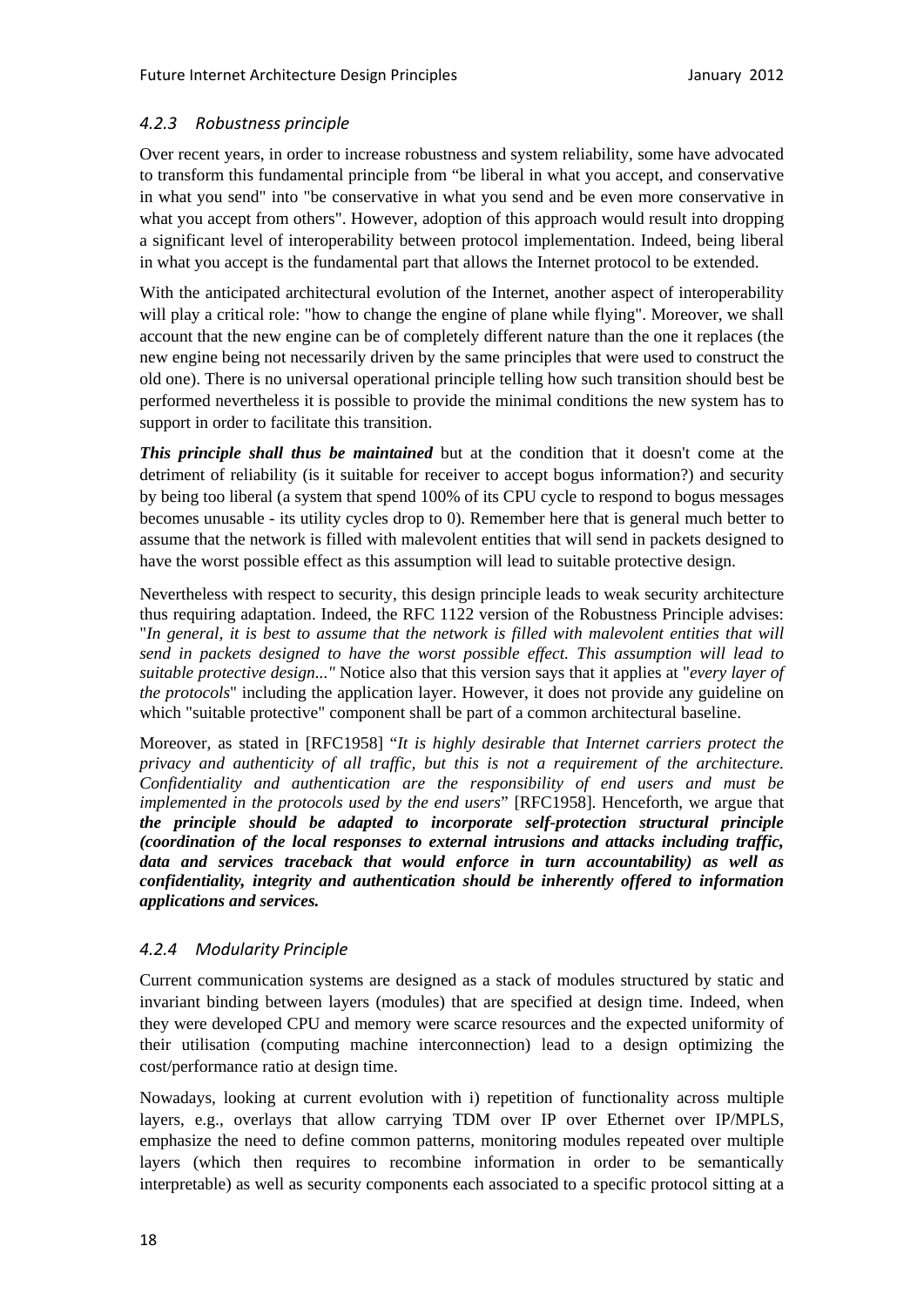given layer (which result into inconsistent response to attacks), ii) as part of the same layer, the proliferation of protocol variants all derived from a kernel of common functions/ primitives, iii) the variability of external and internal events that communication systems have to cope with emphasize that the cost/performance objective to be met by communication systems can vary over time (thus messages would be processed by variable sequence of functions determined at running time), iv) the increasing heterogeneity of environments where communication systems are involved emphasize that some of these functions may be more or less elaborated, and v) Increasing heterogeneity of running conditions as well as increasing occurrence of unexpected events leads to i) consider modules connected by means of realization relationships that supply their behavioural specification, ii) distinguish between general and specialized modules (inheritance) and iii) enable dynamic and variable binding between the different modules such that the sequence of functions performed is specified at running time.

This being said, in the current architecture, the transport module is not complete and thus not modular. Indeed the transport address depends on the IP address and more generally its usage relationship does exclusively depend on the existence of other modules in the stack: one can't replace or use a TCP stack without knowledge of how it will impact operations of other modules.

## **4.3 Principles that should be augmented (addition to the existing description)**

In this section we highlight design principles that have been described and apply to current Internet but we challenge that they should be augmented or extended.

# **4.3.1** *Polymorphism principle (as extension to the modularity principle)*

Polymorphism (ability to take on different forms) in computer science/programming space applies to data (generalized data type from which a specialization is made) or functions (function that can evaluate to or be applied to values of different types). It enables to manipulate objects of various classes, and invoke methods on an object without knowing that object's type.

The introduction of polymorphism principle is driven by the motivation to make use of this fact to make our architecture simpler. In many cases, the modularity and layering principles have been the driving principles for both communication protocols and software implementations. This principle has led to faster deployments, but suboptimal solutions; as such these principles have been challenged in many cases, especially in environments where functions of each layer needs to be carried out completely before the protocol data unit is passed to the next layer.

In this context, polymorphism enables to manage and operate first class objects belonging to different kinds of classes (which within a hierarchy often share common methods and attributes) while providing the ability for a super-class to contain different objects of a subclass type at different points in time. In turn, this allows i) for objects of different classes to respond differently to the same function call thus results in different functionality being executed for the same method call, and ii) for run-time (dynamic) instead of compile-time (static) binding. Henceforth, the introduction of *polymorphism would enable the same abstract and autonomous loosely coupled components/objects to have different functional and non-functional behaviour under different environments or circumstances.* The question remains open though as how to parameterize these environmental variables and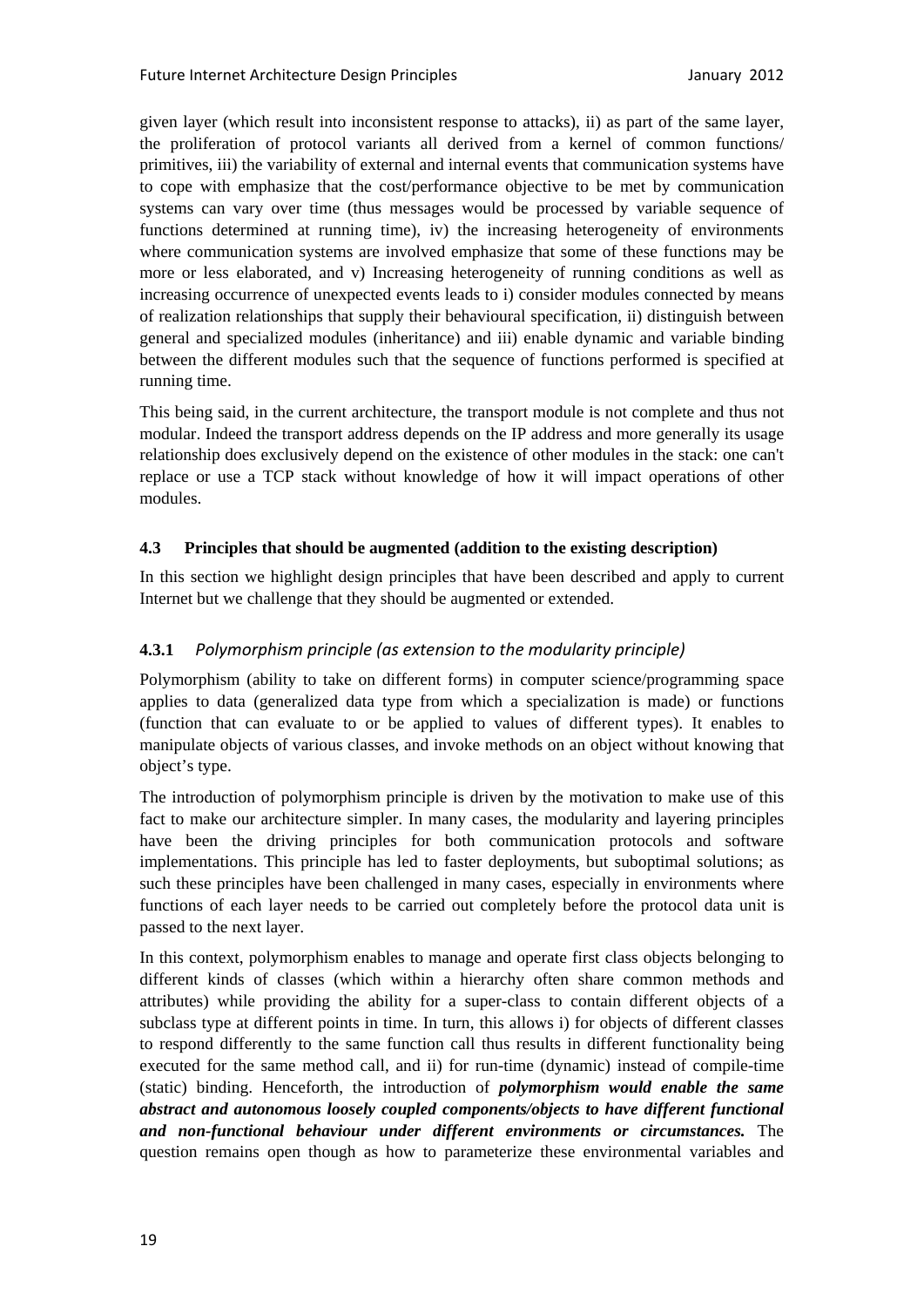whether this parametrization could be performed through distant exchanges (remotely) which would turn this principle close to the concept envisaged by active networks in the late 90's.

# *4.3.2 Unambiguous naming and addressing principle*

As stated in RFC 1958, the Internet level protocol are and must independent of the hardware medium and hardware addressing. This approach allows the Internet to exploit any new digital transmission technology of any kind, and to decouple its addressing mechanisms from the hardware. It allows the Internet to be the easy way to interconnect fundamentally different transmission media, and to offer a single platform for a wide variety of Information Infrastructure applications and services.

Concerning name and addressing, the following augmentations are considered (using RFC 1958 as starting point):

- Avoid any design that requires addresses to be hard coded or stored on non-volatile storage. When this address this is an essential requirement as in a name server or configuration server a discovery process is recommended. In general, user applications should use names rather than addresses. In that respect the transport layer address should be decoupled from any locator and use space invariant identifiers associated to the communication end-point. In turn, this would facilitate dynamic multi-homing, TCP connection continuity (required for mobility) and more generally misuse of IP addresses.
- A single and common naming structure should be used.
- LOC/ID separation (a.k.a. LOC/ID initially proposed in NIMROD): resulting from the overload of IP address usage, upper layer protocols must be able to determine end-point identifiers (ID) unambiguously, and make use of locators (IP addresses) strictly for end-to-end routing (processing at intermediate nodes) must be the same at start and finish of transmission. This separation involves the need to provide the capability for mapping (or resolving) identifiers to locators at the end-points. Both identifiers and Locators must be unambiguous and be unique within any scope where they may appear.

In the future, it is foreseen that not only the end-points (ID) and their attachment points (LOC) need to be unambiguous and unique within the scope in which they appear and are used, but the data and the services, as well. At the end, in most cases, the user is not willing to access a specific server, but the content or the services that this server hosts or offers. If exactly the same data (e.g. content, type, quality, security, …) and/or service (i.e. functional and not functional matching) can be provided in another way (e.g. from another server or method), it is also acceptable and in many cases even preferable if the actual quality is better (or cost lower).

Moreover, the current ID/LOC approach only deal with hosts and can not provide a method to ensure that an entity is the one claiming to be or, even worse, they disclose a fixed identifier that can be easily traced by any other network element to know the operations that an entity performs, thus violating its privacy.

In Future Internet, naming and addressing as a design principle should be *extended to unambiguous identify hosts, resources, data, services.*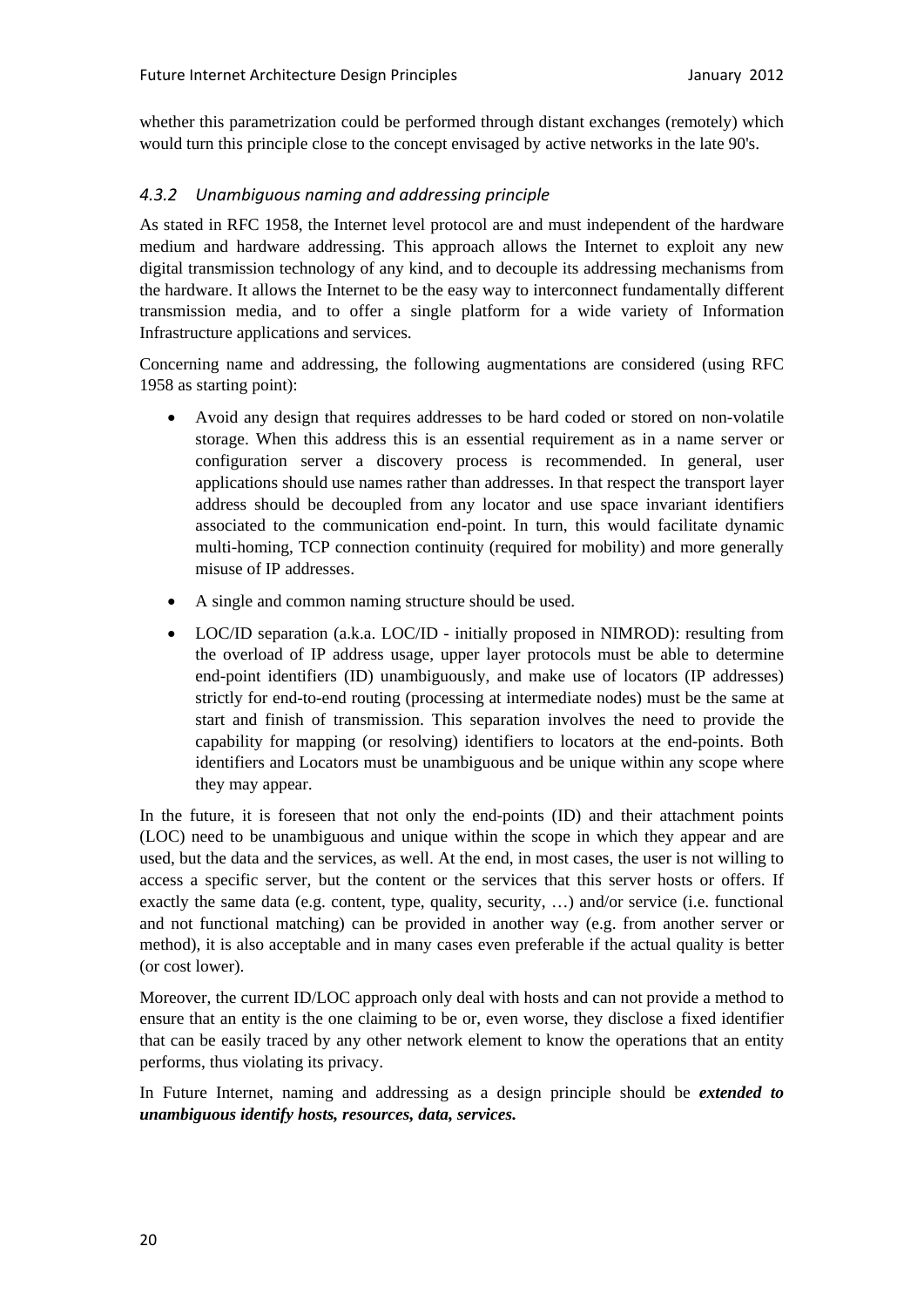# 4.3.3 *Extending the end‐to‐end principle*

Historically, the "end-to-end principle" has been one of the most controversial issues in the Internet innovation. Many experts in the area insist that the "end-to-end" principle is still valid as it applies as the communication is divided at autonomous legs. However, the clear definition of communication end-points becomes more and more complex to delimit, as middle boxes and application layer gateways are deployed at the edges of networks $14$ .

Another challenge concerning this principle is that IP overlay applications such as IP multicast and mobile IP (MIP), require support from intermediate nodes (RP in ASM, and Home Agent in MIP). It is important to notice though that some of these supports are purely driven by arbitrary choices, e.g. PMIP for mobility management or delayed migrations, e.g., NAT instead of rolling out IPv6. Another challenge comes from the Internet of Things/Smart objects communication, where the end-to-end communication may be significantly modified by intermediate gateways and sensor networks sink nodes.

It is also well perceived that for many modern applications (e.g. mobile applications, distributed searching, certain aspects of collaborative computing) maintaining state information within the network may now be desirable for efficiency if not overall performance effectiveness. To argue today that the only stateful elements that may be active in the Internet environment should be located at the edges of the Internet is to ignore the evolution of software and other technologies to provide a host of services throughout the Internet [WGIG04].

Finally, as stated in the [FIArch] and further analyzed in [RFC6077], support of congestion control cannot be realized as a pure end-to-end function: congestion is an inherent network phenomenon that in order to be resolved efficiently require some level of cooperation between end-systems and the shared communication infrastructure. Instead of placing specific functions in specific positions—either in end systems or routers in the network core—services and functions must be allowed to be deployed anywhere they are needed [RFC3234].

As a result, we believe that *motivations to "update" or augment this principle increase; however even if this principle is challenged, due to the heavy consequence in terms of scalability, survivability and robustness on the Internet at large departing from this principle remains open.*

 $14$  Please note the definition of end-to-end communications that we have already given.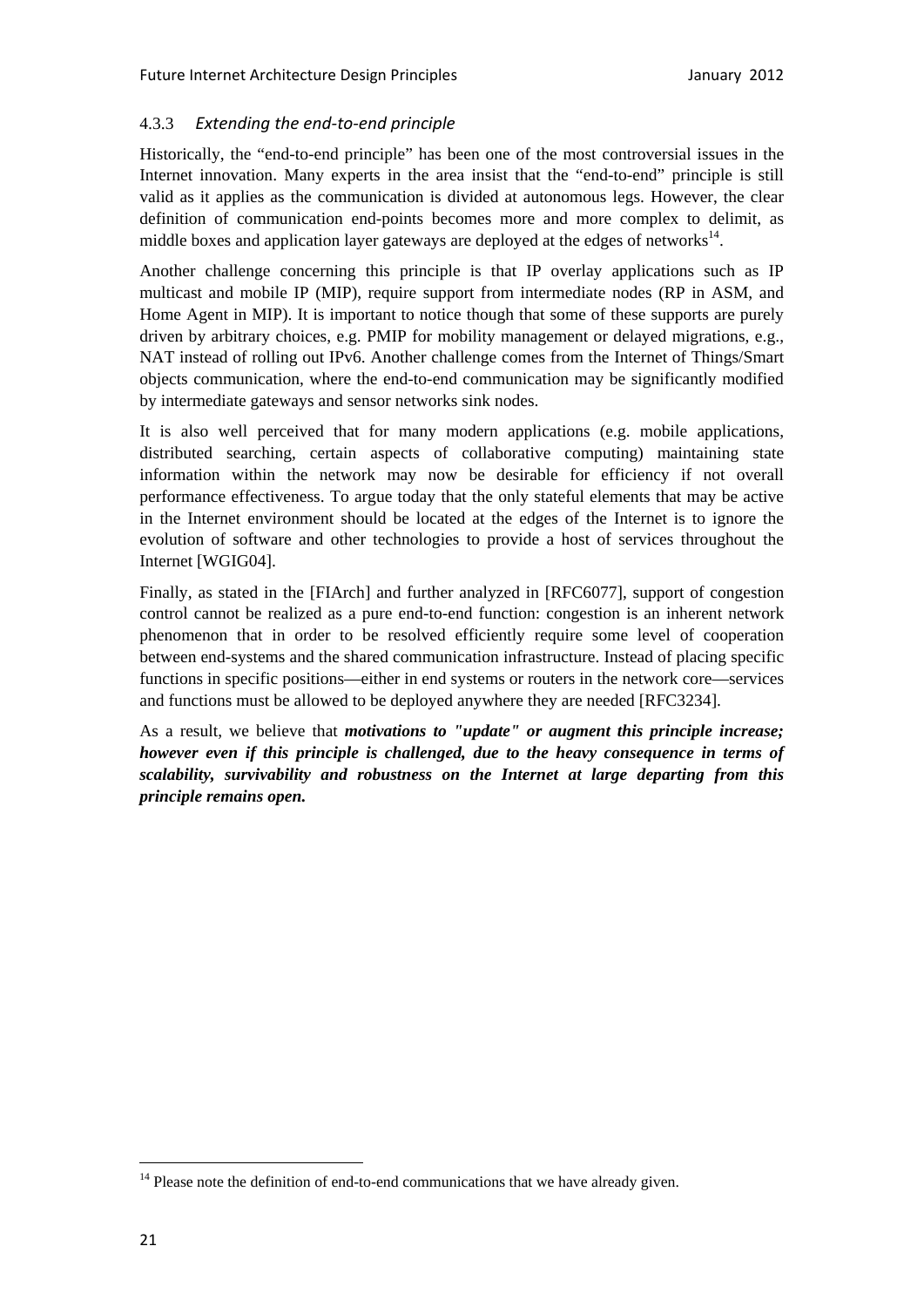#### **5 SEEDS FOR NEW DESIGN PRINCIPLES**

So far we have presented design principles that should be preserved, adapted or even augmented. Yet, we believe that the Internet Architecture will evolve from a network architecture to a complete communications' operational ecosystem, which will be extended to capture resources of any type (any type of network nodes and their subcomponents and supporting services, any type of network enabled services and any type of content or information) and be extended to even socio-economic dimensions. To realise such Internet Architecture ecosystem requests design principles that go well beyond the networking and primitive services aspects. In this section, we introduce seeds for completely new design principles that may apply to the evolution of the Internet Architecture.

A seed for a new design principle refer to a concept or a notion at the inception of a well formulated design principle. The term seed acknowledges that i) formulating principles is a complex exercise, ii) research is still ongoing in proving their value and utility (some of our analysis and exploitation of research results may not be mature enough) but also impact, and iii) the proposed seeds may not be flourishing (a lot of proposal came in and very few will materialize).

# *5.1.1 Resources Awareness*

Taking into consideration that resources refer to different types (i.e. service components and infrastructure resources), abstractions of these resources will contribute towards specific situations. In this context, FI architecture should include **resources as first order abstractions**, in order to facilitate resource and situation awareness. Services are the means for users (organizations, public bodies, companies and people) to get *controlled* access to the available information and functionalities provided through the Internet. While in general this principle could be applied both to service components and to infrastructure resources, within this description emphasis is put on services (in terms of service components).

Including resources as first order abstraction requires the enhancement of current dataoriented management approaches with solutions more oriented to services, **even at the layers below application**. The latter is of major importance considering the predicted growth of media traffic<sup>15</sup>, which raises specific requirements towards FI infrastructures. While current offerings are based on service-unaware approaches, the increased growth of both data and user-generated services poses the need for delivery schemes (allowing media coding and rich service characterization) to overcome limitations with regard to efficiency<sup>16</sup>. Thus, it is necessary to provide the application level with more complex or meaningful abstractions than the ones currently adopted for services, which are currently seen just as URIs and/or APIs to be invoked over the FI infrastructures. It is however also necessary to guarantee that **the service components network as a whole is able to manage these abstractions**. This means that the abstractions should influence the behaviour of the operations on the infrastructure layer based on those lower levels.

Addressing the aforementioned challenges requires (establishing design principles that support) the definition of suitable abstractions and mechanisms for allowing the cooperation across all FI infrastructure levels.

<sup>&</sup>lt;sup>15</sup> Cisco Visual Networking Index (VN): Forecast and Methodology, 2010-2015

<sup>&</sup>lt;sup>16</sup> Content Networking: Architecture, Protocols, and Practice", by Markus Hofmann and Leland Beaumont, Morgan Kaufmann, February 2005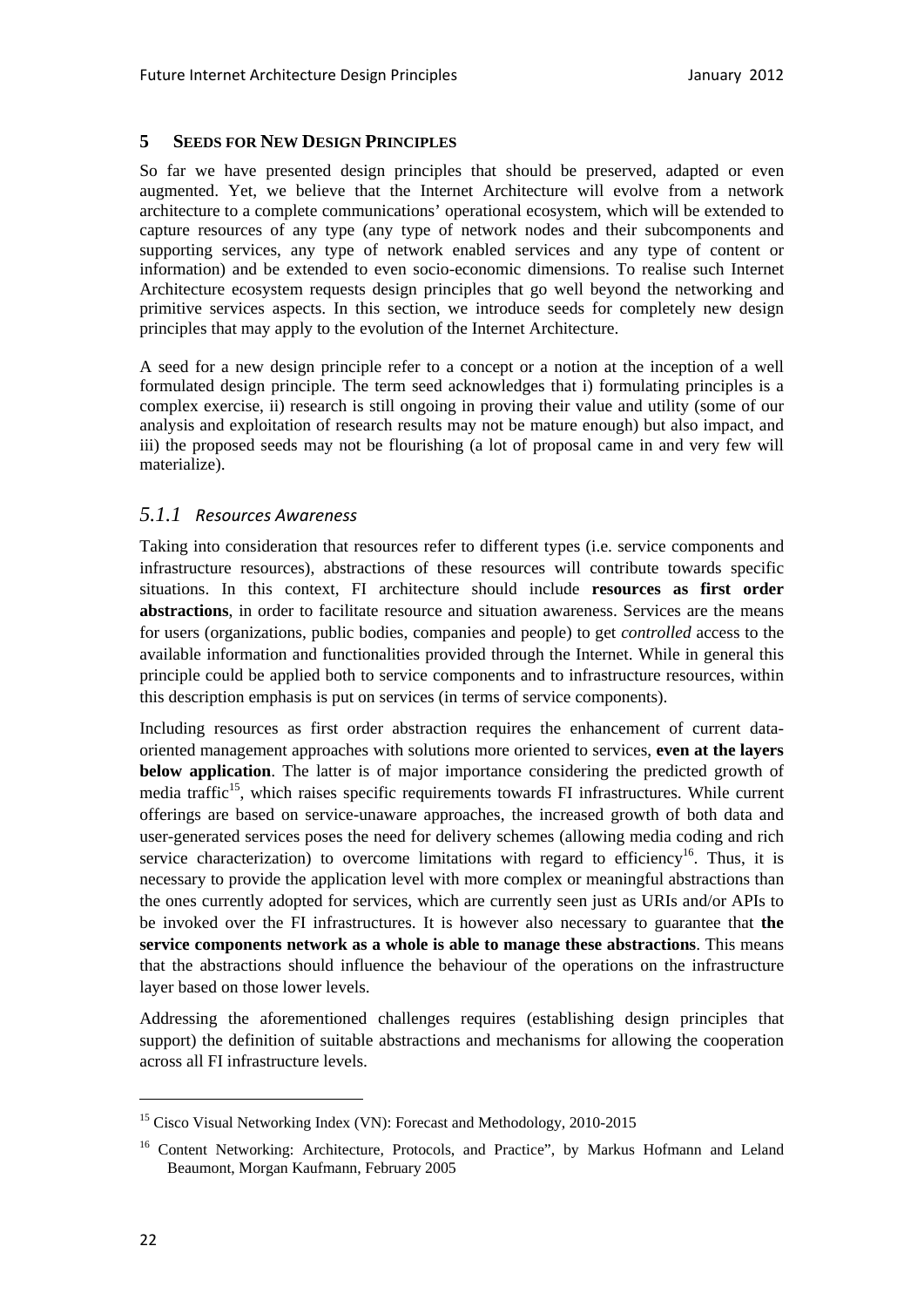Each layer of the FI architecture should be a self-aware and self-managed set of services that works in isolation to provide specific functionalities along with quality guarantees, but at the same time it must cooperate with the others for enabling a holistic service provision. Cooperation modalities should be defined in order to:

- 1. Guarantee that each level is aware, at a certain level of abstraction, of the effects on the levels above of achieving or not its guarantee, and
- 2. Allow each level to negotiate and agree certain guarantees with the levels below.

This service awareness of the infrastructure as a whole is expected to benefit service delivery and allow for higher levels of interactivity. Moreover, network operations based on the lower levels (e.g. routing) will benefit from being able to understand services as first order abstractions, and to optimize their behaviour according to them.

This principle is strongly related to "**modularization** by layering", and should complement it by specifying requirements on the functionalities that each module exposes for supporting cross-layer cooperation.

Furthermore, applying this principle in combination with the "**loose** coupling" one, will allow for understanding and evaluating the effects of cross-layer awareness and cooperation, in order to avoid or minimize unwanted interactions and non-linear effects.

Another principle that needs to be considered refers to "**locality**". Given the need to reduce the distance from a process (i.e. service) to the corresponding data, service awareness will contribute by allowing the development of delivery models (applied both to services and data), being enabled through self-management and cross-layer cooperation approaches.

# *5.1.2 Dependability Logic*

In the current Internet there is a lack of methods and means for reliable, accountable, and verifiable processing and handling of network and systems infrastructure with respect to the services they host. This is particularly important in many critical environments, such as health care, transportation and manufacturing where compliance with legal regulations, performance requirements, etc. are of critical importance and must be guaranteed and verifiable.

In future, large-scale Internet-based service deployments, the current and contemporary issues beneath it encountered by consumers will and must be tackled. Indeed, with the current design of the Internet:

- Services are not a "cure-all" and are not cognisant of end-user expectations and needs, especially for enterprises and mission critical applications. Moreover, if existing, grade of service are often static, lack of flexibility and not negotiable. Often it is left up to the users/clients to implement their own systems to ensure the service performs as expected.
- Services operate on a "best-effort" basis. Indeed, in certain parts of a service stack there is little or no comprehension of performance expectations. Moreover, services are often not accountable towards the end-user.
- Services are modelled prior to their deployment in any environment and according to the aforementioned modelling scalability rules and policies are enforced during runtime. Nevertheless and given that infrastructures are application-unaware, the enforced scalability rules and policies are not always adequate to meet the application requirements in terms of efficiency (e.g., in cases of multi-tenancy), performance (e.g., scaling after a specific level doesn't lead to better performance), etc.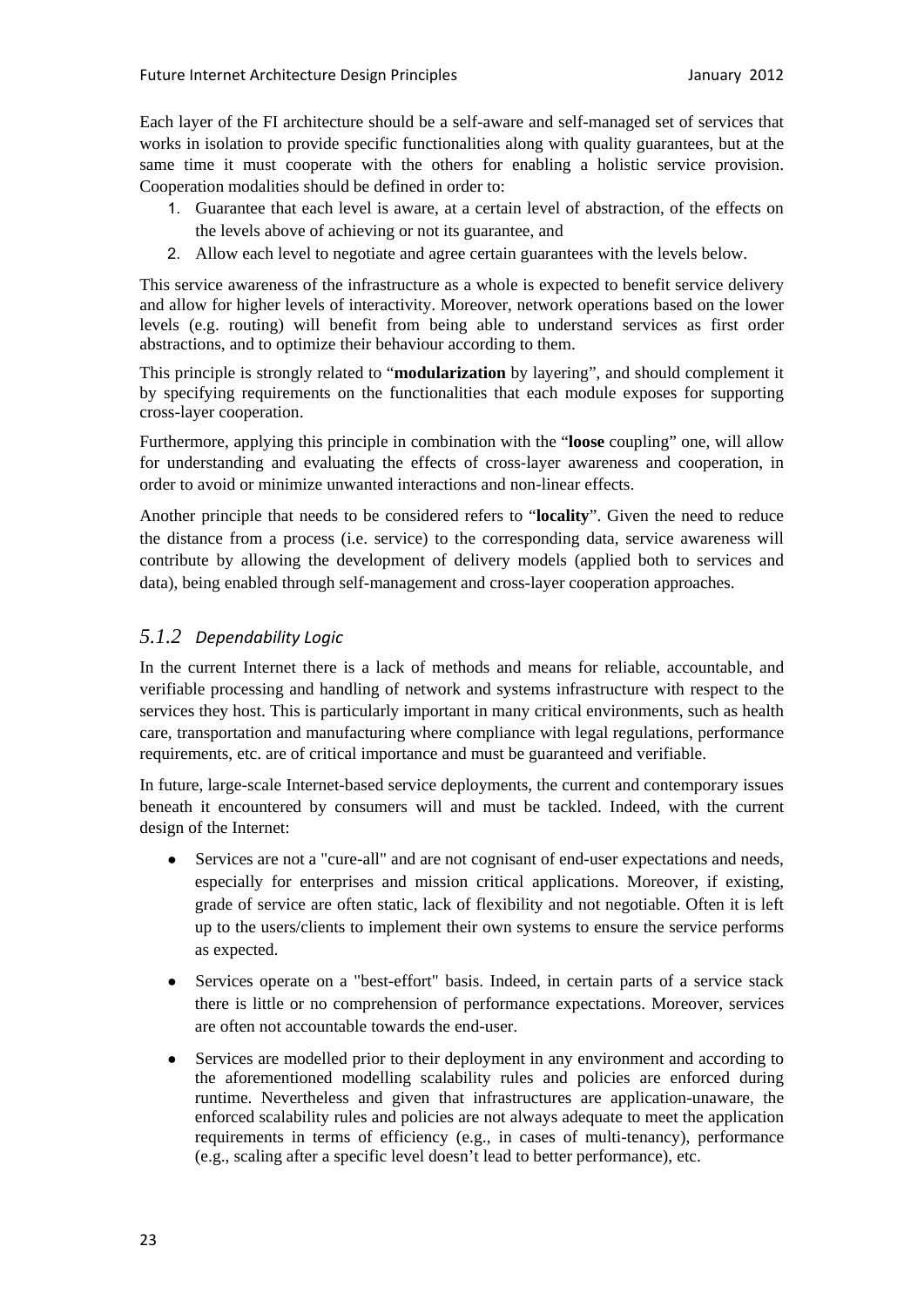● Dynamic distributed environments ask for control policies able to deal intelligently and autonomously with problems, emergent situations, tasks, and other circumstances not necessarily envisaged at the design time.

# To address this, *the design of the Internet including its services must be imbued with the principle of dependability (reliability - accountability – verifiability) including selfadaptation and self-learning capability to cope and learn from changes in the operating conditions.*

However, enabling such capability (reliability - accountability – verifiability feedback loop) shall not result into monopolistic or a monolithic-proprietary designed architecture. In that respect this principle ought to provide means to avoid vertical integration with proprietary components. This critical element is part of the open research questions remaining unaddressed since so far/at the time of writing.

# *5.1.3 Allow the exchange of information between end‐points of different type*

The Internet has evolved over the years from a research-oriented network of networks to a playground for many different *stakeholders* such as Internet Service Providers (ISPs), Content Distribution Network providers (CDNs), Content Providers (CPs), end-users, etc. The set of stakeholders can be divided either vertically in *players, e.g. two ISPs*, or horizontally in *layers, e.g. the Transport layer*; all three terms will be used below equivalently.

These stakeholders try to optimize own utilities (or more generally benefits) e.g. ISPs to reduce inter-domain costs, CDNs to improve content routing, users to benefit from different choices (e.g. by making choices of application providers or ISPs, or of application parameters, etc.), each one on the basis of the incomplete information available thereto. The so-called *Information Asymmetry* between different stakeholders of the Internet leads often the ecosystem to a suboptimal performance; e.g. see [Liu05]. Addressing the information asymmetry problem may allow stakeholders to make alternative *decisions* that would lead them collectively to a more beneficial state.

Furthermore, Clark et al. [Clark05] proposed the *Design for Choice* principle that suggests that Internet technologies should be designed so that they allow variation in outcome, rather than imposing a particular outcome. The rationale behind this is that the Internet is a rather unpredictable system and it is very difficult to assess whether a particular outcome will remain desirable in the future.

In order to both enable the *Design for Choice* principle and address the *Information Asymmetry* problem, we introduce the *Allow the exchange of information between layers and players principle*, which suggests that *different stakeholders should be able to provide to others information on possible choices and their preferences*. In this way, stakeholders that are provided this information are able to express their interests, to coordinate their objectives and to align their incentives, if these are indeed compatible; as well as to appreciate what the effect of their choices to others will be. Incentive compatibility between players applies when one player's selfish action implies the improvement not only of his own objective but also of those of the other players. This information diffusion can possibly lead to the so-called *"all-win"* situation, whereby all existing players are better off, at least temporarily. In the long term and if new stakeholders also enter/exit the ecosystem then action is anticipated by the remaining ones.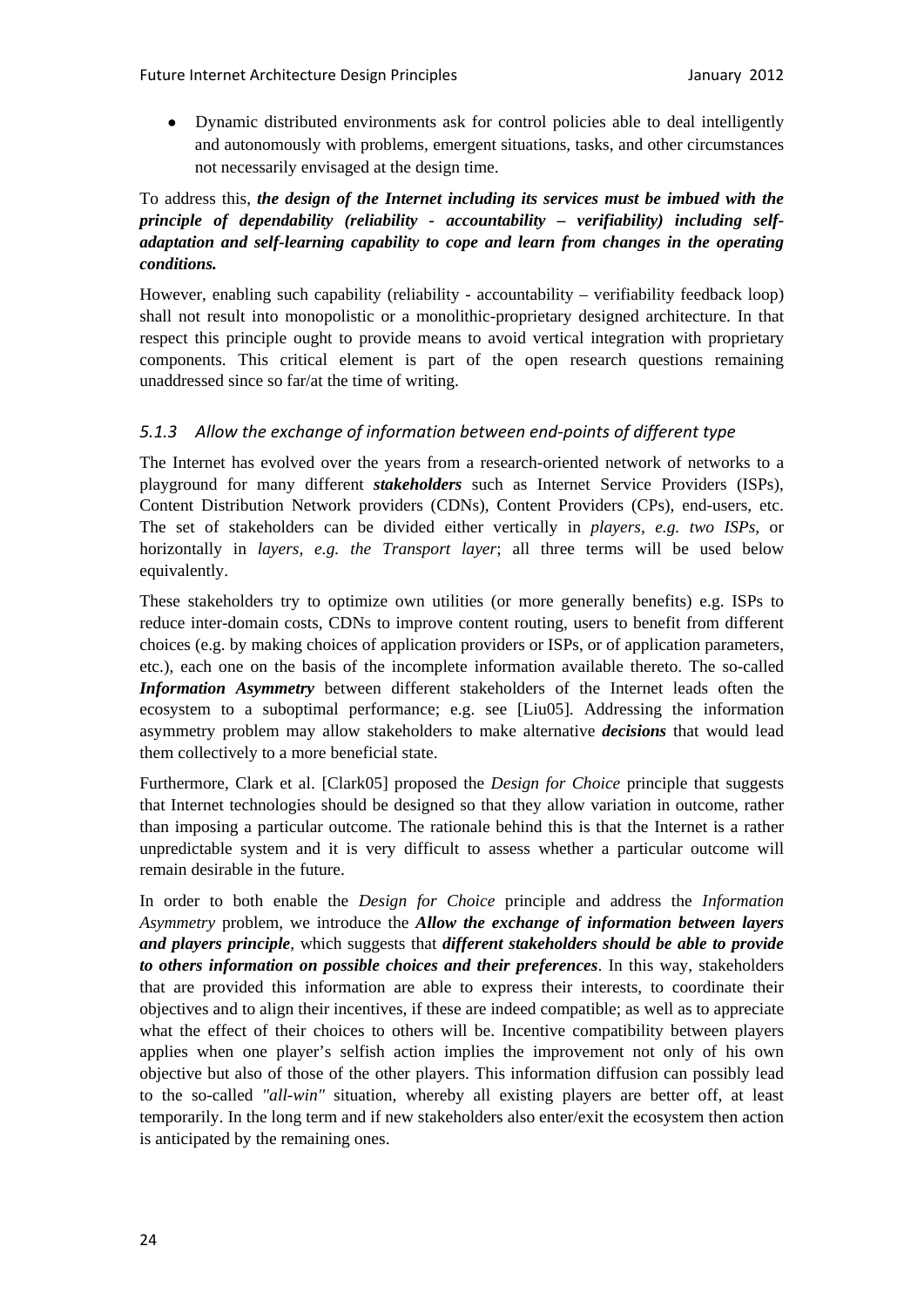In practice, the application of the proposed principle implies the design and deployment of more "open" systems and interfaces for the interaction/communications between different stakeholders anticipating also users' reactions in cases of unsatisfactory quality of experience. Therefore, all stakeholders, including users, will have the ability to react, by means of making new choices, in cases of unsatisfactory benefit (for users: quality of experience or value for money).

The exchange of information between stakeholders implies a flow of information from one stakeholder to another, and the "processing" by each stakeholder; therefore the *constituent capabilities* of this principle include:

- the exposure of information to a stakeholder,
- the abstraction/aggregation of information to be exchanged.
- the collection of information by a stakeholder,
- the assessment of information by a stakeholder, and
- the decision making.

The exposure of information addresses the Information Asymmetry problem but should be restricted to the necessary level, so that no "sensitive" information is exposed that could damage its original owner/producer. This is taken care of by the second capability, which is very important and in fact which also provides efficiency in the information exchange procedure. The idea behind this capability is that critical details must be hidden to avoid being exposed to competitors, while required information should be exchanged in a way so that no repurposing of this information can take place. The implementation of suitable interfaces is required for this to be attained.

The remaining three capabilities are incentive compatible, since the stakeholder that each time collects, assesses the information, or makes a decision based on that information will have available more (if not full) information to optimize his own utility.

Two open research questions remain to be further explored:

- how to ensure the application of the principle doesn't partition the shared common infrastructure between islands where certain information gets exchanged that becomes at the end detrimental for the end-user (lock-in)?
- how to ensure fairness of gain among participants/stakeholders (how to prevent that the "rich gets richer") meaning that exchanges of information does not progressively falls into hands of a minority of highly connected hubs?

The aforementioned issues are need to be address by the use of more "open" systems and interfaces that will allow for creative solutions by small players to flourish (expressed as new, revolutionary technologies), thus leading to a more fair distribution of the gains among them, despite the inherent differences among them w.r.t. their ability to invest.

#### *5.1.4 Sustain the Resources and Brain Investment*

"Competition" is the result of competing antagonistic actions due to conflicting interests between parties implicitly cooperating in technological terms, but resulting into negative global return - this technical term has its associated and overused buzzword: "*tussle*" as introduced by D. Clark in [3]. Investigating candidate tussles in possible Internet evolution scenarios is a way to understand what the socio-economic incentives of the different stakeholders are (leaving the open question of who represents people/Internet users in such studies) [Kalogiros11]. One possible tool for this is to employ tussles analysis in possible Internet evolution scenarios. Indeed, addressing the inevitable tussles "correctly" (by giving adequate control to actors to influence/negotiate the outcomes that make sense from a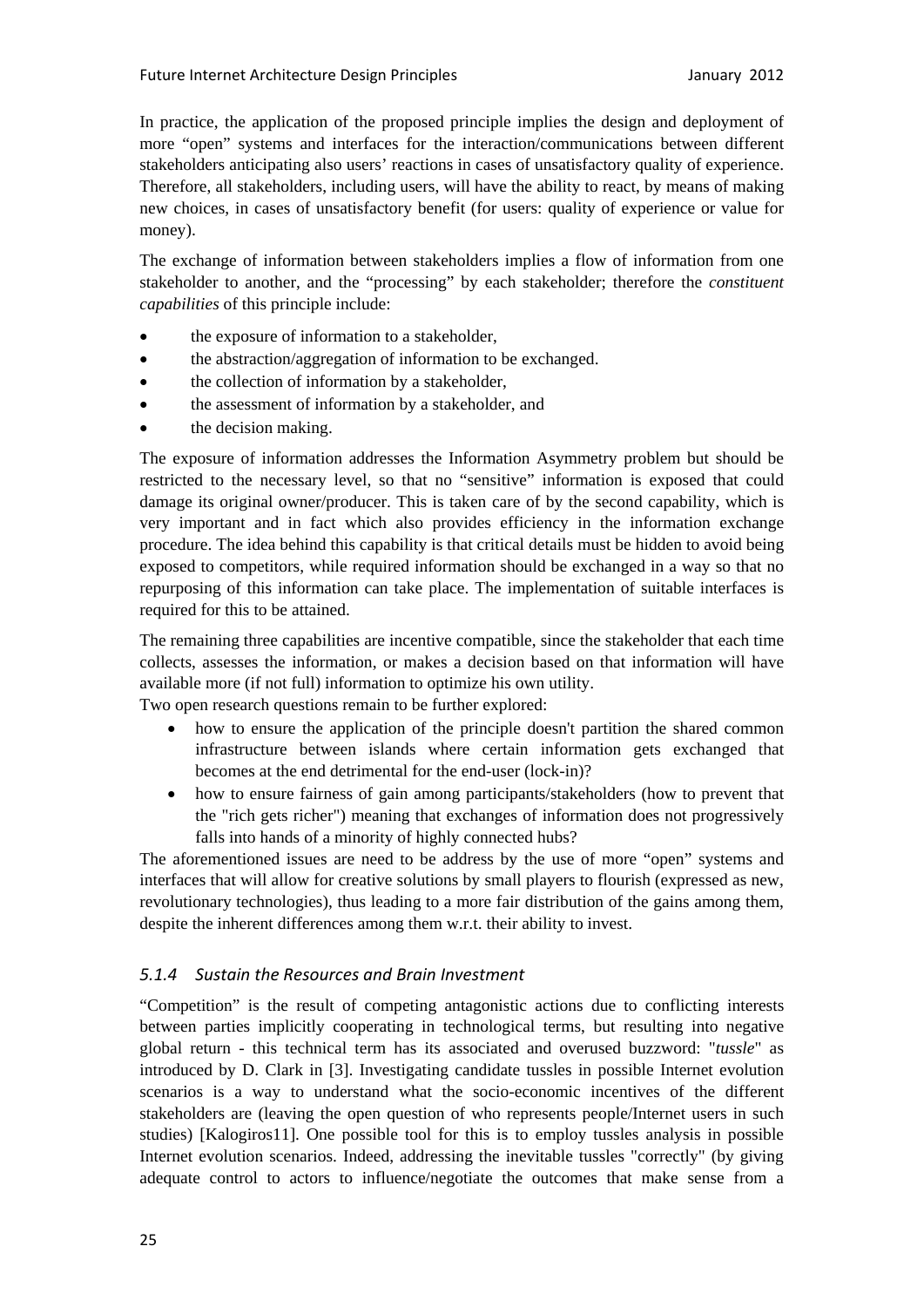technology point-of-view, e.g., not per packet) should reduce the global negative return. On the other hand, this does not mean that the Internet should be designed to sustain conflicting interests or steer them to unfair outcomes (i.e., not just be *Designed for Tussle* [3]) but instead be designed so as to lead to a global positive return for the all of its users (as individuals but also as member of various communities), the so-called "*all-win*" situation but also for the society at large.

Instead, it is important that the Internet is designed to *sustain brain investment, innovation investment and resource investment toward a global positive return*. For this purpose, it is fundamental to first recognize here the capability of the Internet to accommodate since so far *new applications communicating over a commonly shared infrastructure* (and it basically because the architecture was not designed with the idea to privilege one class of actor against another). It is thus essential to keep the entry barrier as low as possible and structure the design of the Internet so as to allow various communities and people's involvement by, e.g., steer open applications development but without impeding the genericity, evolutivity, openness, and accessibility design objectives. Over time, the Internet shall thus cultivate the opportunity for new players to take benefit of the infrastructure foundation without sacrificing on its global architectural objectives and design principles. Moreover, the Internet architecture should be able to accommodate and sustain its actors and stakeholders' needs in terms of fundamental capabilities, e.g. forwarding and processing capacity.

However, it is not technically possible neither operationally feasible to homogenize user satisfaction, utility functions and individual interests across the entire Internet. Nevertheless, it should be made possible for Internet communities (e.g. users, developers, enterprises, operational communities) to reward (with positive feedback) architectural modules/components (together with the interactions among them) that deliver positive returns; in turn, leading to positively weighted modules (i.e., strong modules as one could refer here to the "strength" of a module as a measure of its reward by the community) and to progressively deprecate modules/components with negative return (i.e., weak modules).

#### **6 CONCLUSION**

The new demands of Internet can be addressed to a certain degree through incremental infrastructure investment combined with "over-dimensioning". However, analyses have shown that increasing the bandwidth to peta-bps on the backbone network will not suffice due to new qualitative requirements in, for example, highly critical services such as e-health applications, clouds of services and clouds of sensors, new social network applications like collaborative 3D immersive environments, new commercial and transactional applications, new location-based services and so on.

Design principles have played a central role in the architecture of the Internet as driving most engineering decisions at conception level but also operational level of communication systems. In this document, the FIArch groups has identified the design principles that we expect to govern the architecture of the Future Internet.

This may serve as a starting point and comparison basis for all research and development projects that target Future Internet Architecture.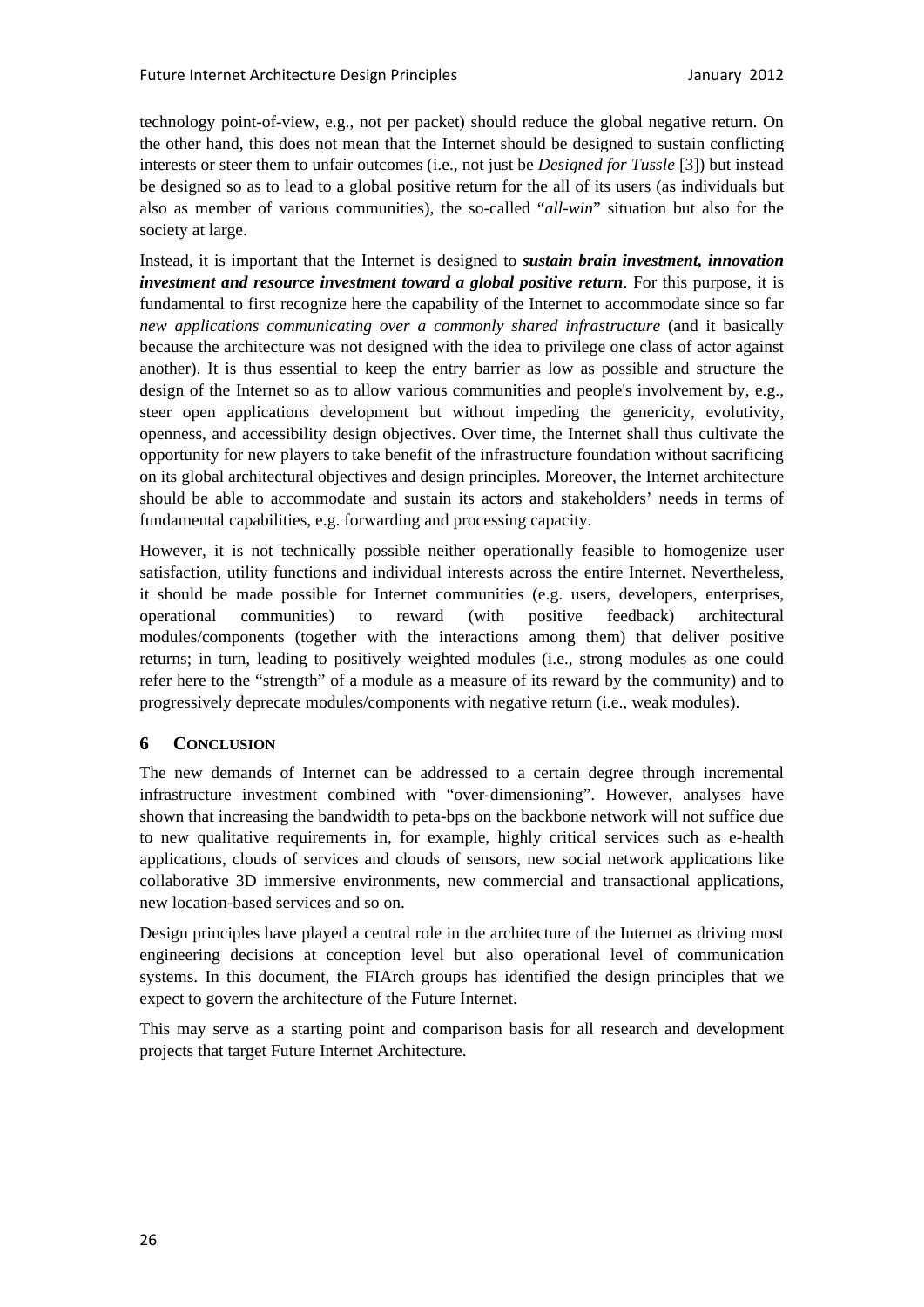## **7 REFERENCES**

- [RFC3439] R. Bush, D. Meyer, "Internet Architectural Guidelines," December 2002
- [RFC1958] B. Carpenter, "Architectural Principles of the Internet," June 1996
- [RFC3234] B. Carpenter, "Middleboxes: Taxonomy and Issues," February 2002
- [RFC1631] K. Egevang, P. Francis, "The IP Network Address Translator (NAT)," IETF RFC 1631
- [Braden03] R. Braden, T. Faber, M. Handley, From Protocol Stack to Protocol Heap Role-Based Architecture, ACM SIGCOMM Computer Communications Review, Vol. 33, No. 1, Jan. 2003, pp. 17-22
- [Clark88] D.Clark, The design philosophy of the DARPA internet protocols, ACM SIGCOMM Computer Communication Review, Vol.18, No.4, pp.106-114, August 1988.
- [Conti04] M. Conti, G. Maselli, G. Turi, and S. Giordano, "Cross-Layering in Mobile Ad Hoc Network Design," IEEE Computer, special issue on Ad Hoc Networks, February 2004.
- [Feldman07] A. Feldman "Internet Clean-Slate Design: What and Why?"ACM SIGCOMM Computer Communications Review, Vol. 37, No. 3, July 2007, pp. 59-64
- [FIArch11] EC FIArch Group, "Fundamental Limitations of current Internet and the path to Future Internet," March 2011,
- [Goldsmith02] A.J. Goldsmith, S.B. Wicker, "Design challenges for energy-constrained ad hoc wireless networks," IEEE Wireless Communications Magazine, vol. 9: 4,  $2002, 8 - 27$
- [Haapola05] J. Haapola, Z. Shelby, C. Pomalaza-Ráez, P. Mähönen, "Cross-layer energy analysis of multi-hop wireless sensor networks," in: 2nd European Workshop on Wireless Sensor Networks (EWSN), Istanbul, Turkey, 2005.
- [Hakala06] I. Hakala, M. Tikkakoski, "From vertical to horizontal architecture a crosslayer implementation in a sensor network node," InterSense '06 Proc. Of 1st International Conference on Integrated Internet Adhoc and Sensor Networks, Nice France, May 2006
- [Hilborn04] R. Hilborn, "Sea gulls, butterflies, and grasshoppers: A brief history of the butterfly effect in nonlinear dynamics". American Journal of Physics 72 (4): 425–427. Bibcode 2004, doi:10.1119/1.1636492.
- [ISO-27002] International Organization for Standardization (ISO), "Information technology. Code of practice for information security management," ISO 27002,2005 (replaced ISO-17799)
- [IEEE-610] IEEE Std 610.12.1990 IEEE Standard Glossary of Software Engineering Terminology
- [Jacobson09] Jacobson V, Smetters D., Thornton J., Plass M., Briggs N., Braynard R., "Networking Named Content," Proceeding of ACM CoNEXT 2009. Rome, Italy, December 2009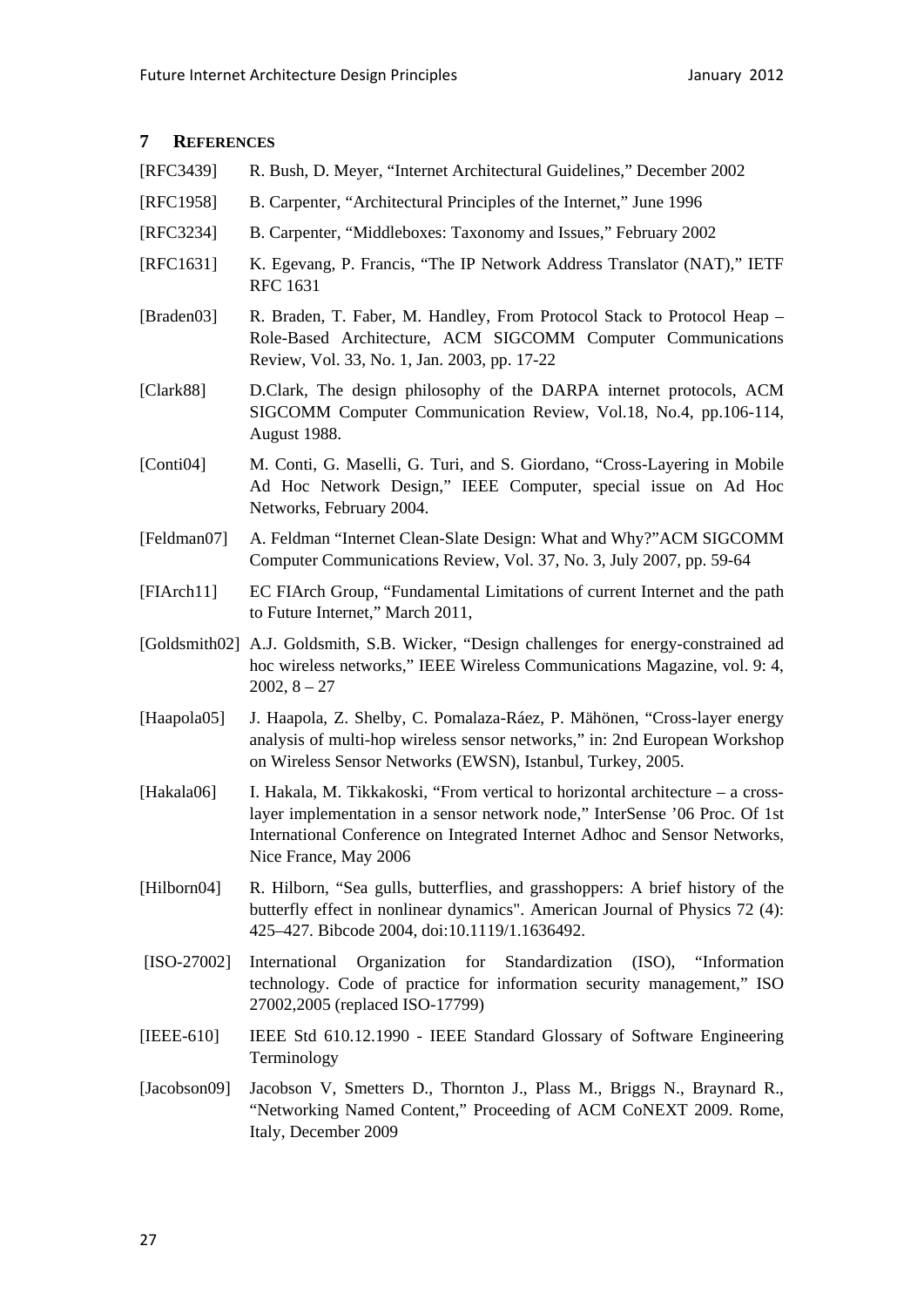[Johnsson03] K.B. Johnsson, D.C. Cox, "An adaptive cross-layer scheduler for improved QoS support of mixed data traffic on wireless data systems," in: Vehicular Technology Conference, 6-9 October 2003, 1618 – 1622 [Kalogiros11] C. Kalogiros, C. Courcoubetis, G.D. Stamoulis, A SESERV methodology for tussle analysis in Future Internet technologies, White Paper, Sept. 2011 [Kempf04] J.Kempf, Ed., R.Austein, Ed., The Rise of the Middle and the Future of Endto-End: Reflections on the Evolution of the Internet Architecture, IETF, RFC 3724, March 2004. [KISS] "Keep it Simple Stupid". The Jargon File, version 4.4.7. [Prasad08] R. Prasad "A Perspective of Layerless Communications," Wireless Personal Communications 2008, pp 95-100 [RFC 793] "Transmission Control Protocol" (1981) [RFC 1122] "Requirements for Internet Hosts -- Communication Layers" (1989). [RFC1631] K. Egevang, P. Francis, "The IP Network Address Translator (NAT)," IETF RFC 1631 [RFC1925] R.Callon, "The Twelve Networking Truths," IETF, RFC 1925, April 1996.December 2002 [RFC1958] B. Carpenter, "Architectural Principles of the Internet," June 1996 [RFC2775] B. Carpenter, "Internet Transparency", IETF, RFC 2775, February 2000. [RFC3234] B. Carpenter, "Middleboxes: Taxonomy and Issues," IETF, RFC 3234, February 2002 [RFC3439] R. Bush, D. Meyer, "Internet Architectural Guidelines," IETF, RFC 3439 (updates RFC 1958), December 2002 [Saltzer84] J.H. Saltzer, D.P. Reed, and D.D. Clark, "End-To-End Arguments in System Design", ACM Transactions on Computer SystemsTOCS, Vol. 2, Number 4, November 1984, pp 277-288. [WGIG04] "The End-End Principle and the Definition of Internet", Working Group on Internet Governance (WGIG) Contribution of Corporation for National Research Initiatives. Prepared by: Patrice A. Lyons (November 10, 2004) [Willinger02] Walter Willinger and John Doyle, "Robustness and the Internet: Design and evolution", 2002 [Zahariadis11] Th. Zahariadis, D. Papadimitriou, H. Tschofenig, S. Haller, P. Daras, G. Stamoulis, M. Hauswirth, "Towards a Future Internet Architecture," Chapter of the book, "Future Internet Assembly," LNCS 6656, Springer, Copyright 2011, pp. 7–18, 2011 [Dening05] Peter J. Denning, The locality principle, *Communication of the ACM*, Vol. 48, No. 7, July 2005, pp. 19-24 [Doyle02] J.C.Doyle et. al. Robustness and the Internet: Theoretical Foundations, Work in Progress, 2002. [Einstein48] A.Einstein, Quanten-Mechanik und Wirklichkeit, Dialectica vol.2, pp.320- 324, 1948.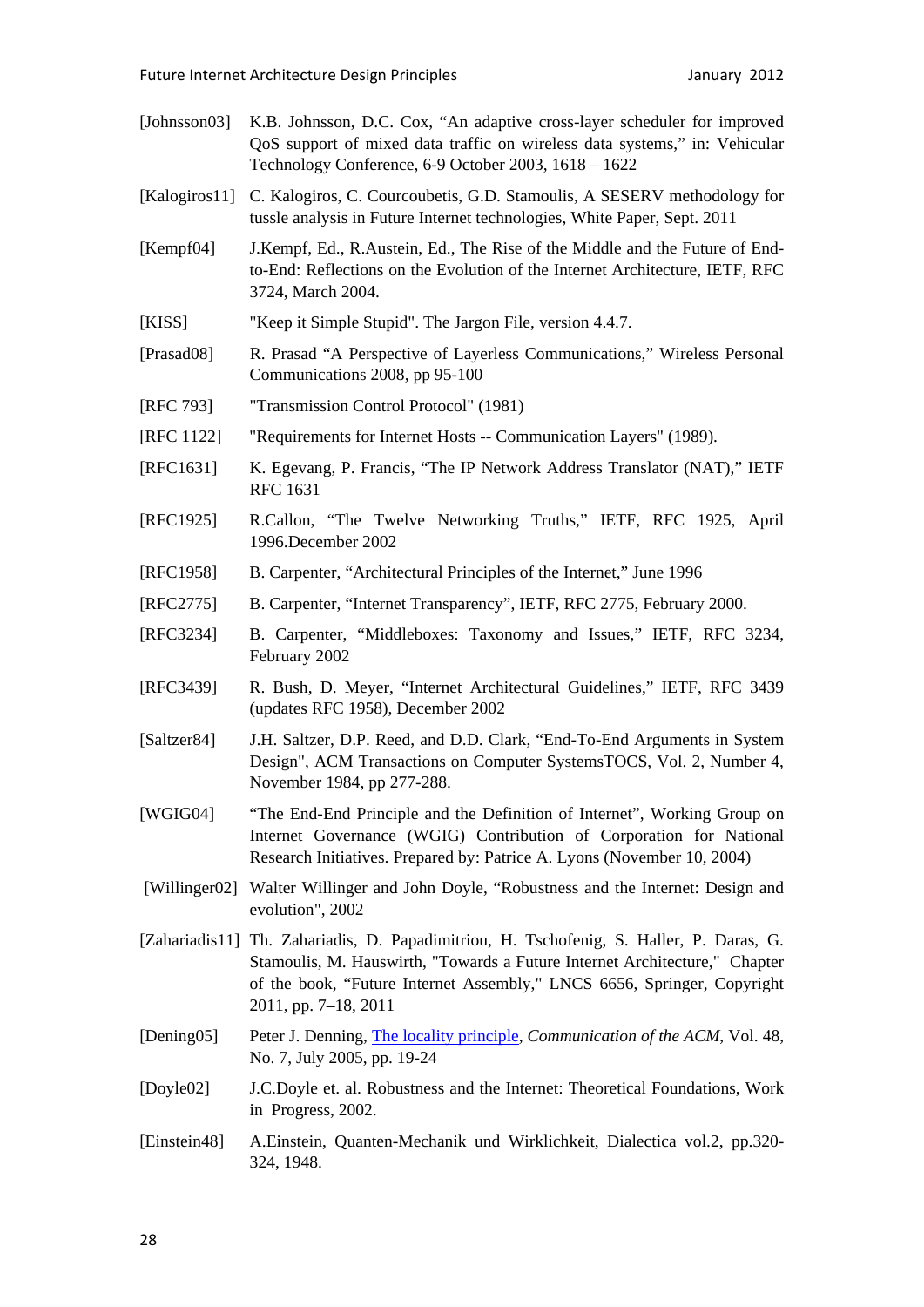- [Fogel66] L.J.Fogel, A.J.Owens, and M.J.Walsh, Artificial Intelligence through Simulated Evolution, John Wiley, 1966.
- [Heisenberg27] W.Heisenberg, Über den anschulichen Inhalt der quantentheoretischen Kinematik und Mechanik, Zeitschrift für Physik, vol..43, no.3-4, pp.172-198, 1927.
- [Saltzer84] J.H.Saltzer,, D.P.Reed, D.D.Clark, End-To-End Arguments in System Design, ACM Transactions on Computer Systems (TOCS), vol 2, no.4, November 1984, pp 277-288.
- [Stevens74] W.Stevens, G.Myers, L.Constantine, Structured Design, IBM Systems Journal, vol.13, no.2, pp.115-139, 1974.
- [WGIG 04] "The End-End Principle and the Definition of Internet" Preparatory Process: Working Group on Internet Governance (WGIG), Contribution of Corporation for National Research Initiatives, Prepared by: Patrice A. Lyons (November 10, 2004)

#### **8 REFERENCED PROJECTS**

- [COAST] http://www.fp7-coast.eu/
- [COMET] http://www.comet-project.org/
- [EIFFEL] http://www.fp7-eiffel.eu/
- [EULER] http://www.euler-project.eu/
- [nextMedia] http://www.fi-nextmedia.eu/
- [OPTIMIX] http://www.ict-optimix.eu/
- [SelfNet] https://www.ict-selfnet.eu/
- [SESERV] http://www.seserv.org/
- [UniverSelf] www.univerself-project.eu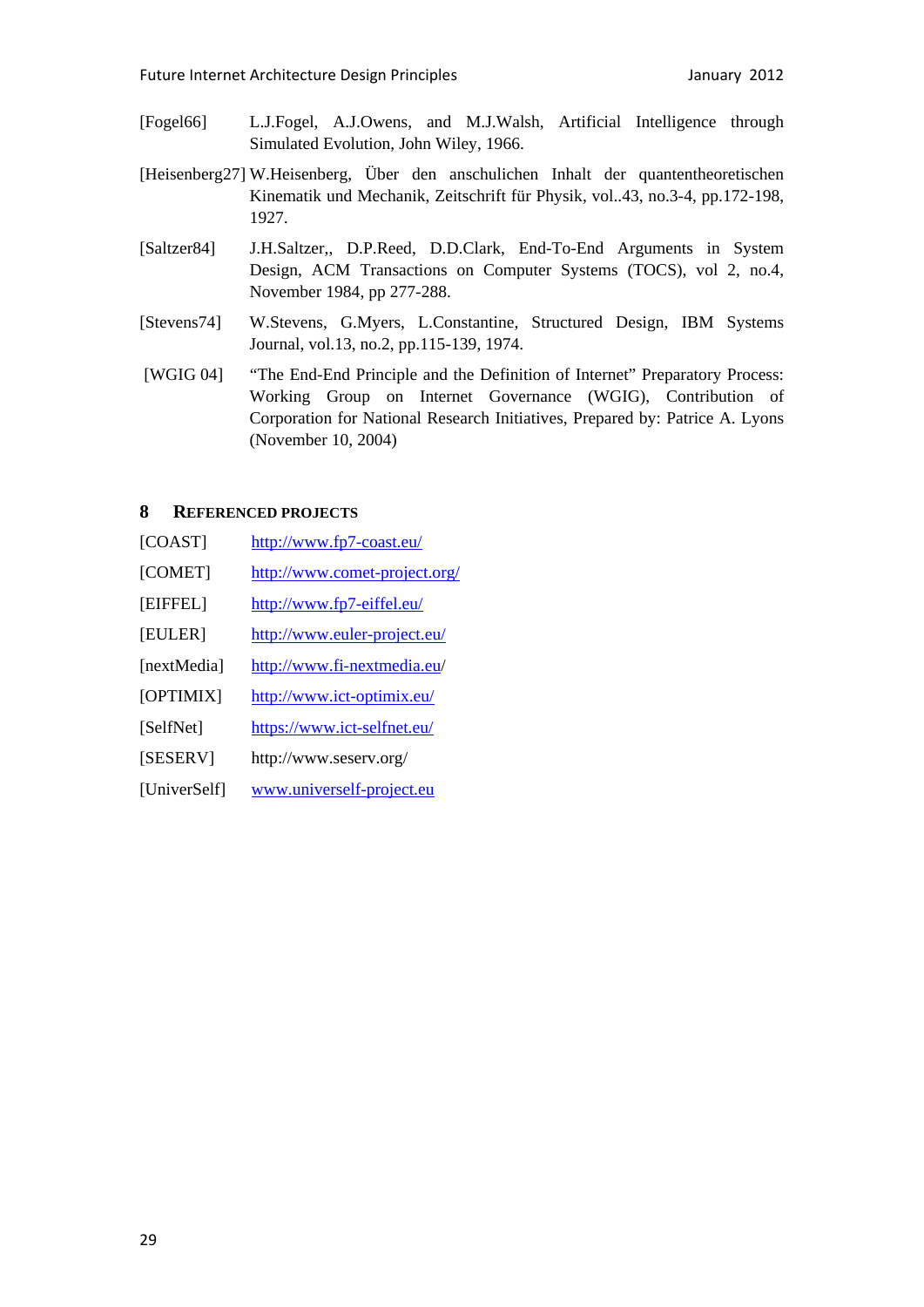# **9 LIST OF EDITORS**

| Papadimitriou Dimitri | Alcatel Lucent             |
|-----------------------|----------------------------|
| Zahariadis Theodore   | <b>Synelixis Solutions</b> |

# **10 LIST OF CONTRIBUTIONS**

| Alonso Ignacio González        | University of Oviedo, Spain              |
|--------------------------------|------------------------------------------|
| Alvarez Federico               | UPM, Spain                               |
| De Leon Miguel Ponce           | TSSG, Ireland                            |
| George Stamoulis               | AUEB, Greece                             |
| Gomez-Skarmeta Antonio         | University of Murcia, Spain              |
| Grasa Eduard                   | i2CAT Foundation, Spain                  |
| Haring Günter                  | University of Vienna, Austria            |
| Howker Keith                   | TSSG, Ireland                            |
| <b>Kalogiros Costas</b>        | AUEB, Greece                             |
| Kantola Raimo                  | Aalto University, Finland                |
| Kostopoulou Eleni              | Synelixis Solutions, Greece              |
| Krummenacher Reto              | STI2, Austria                            |
| Kyriazis Dimosthenis           | NTUA, Greece                             |
| Luciano Baresi                 | PoliMi, Italy                            |
| Manfred Hauswirth              | DERI, Ireland                            |
| Markus Fiedler                 | Blekinge Institute of Technology, Sweden |
| Martinez-Julia Pedro           | University of Murcia, Spain              |
| Melideo Matteo                 | Engineering, Italy                       |
| Missiri Ioanna                 | Synelixis Solutions, Greece              |
| Morreale Vitto                 | Engineering, Italy                       |
| Müller Paul                    | TU Kaiserslautern, Germany               |
| Papadimitriou Dimitri (Editor) | Alcatel Lucent, Belgium                  |
| Papafili Ioanna                | AUEB, Greece                             |
| Phelan Patrick                 | TSSG, Ireland                            |
| Pistore M.                     | SAYSERVICE, Italy                        |